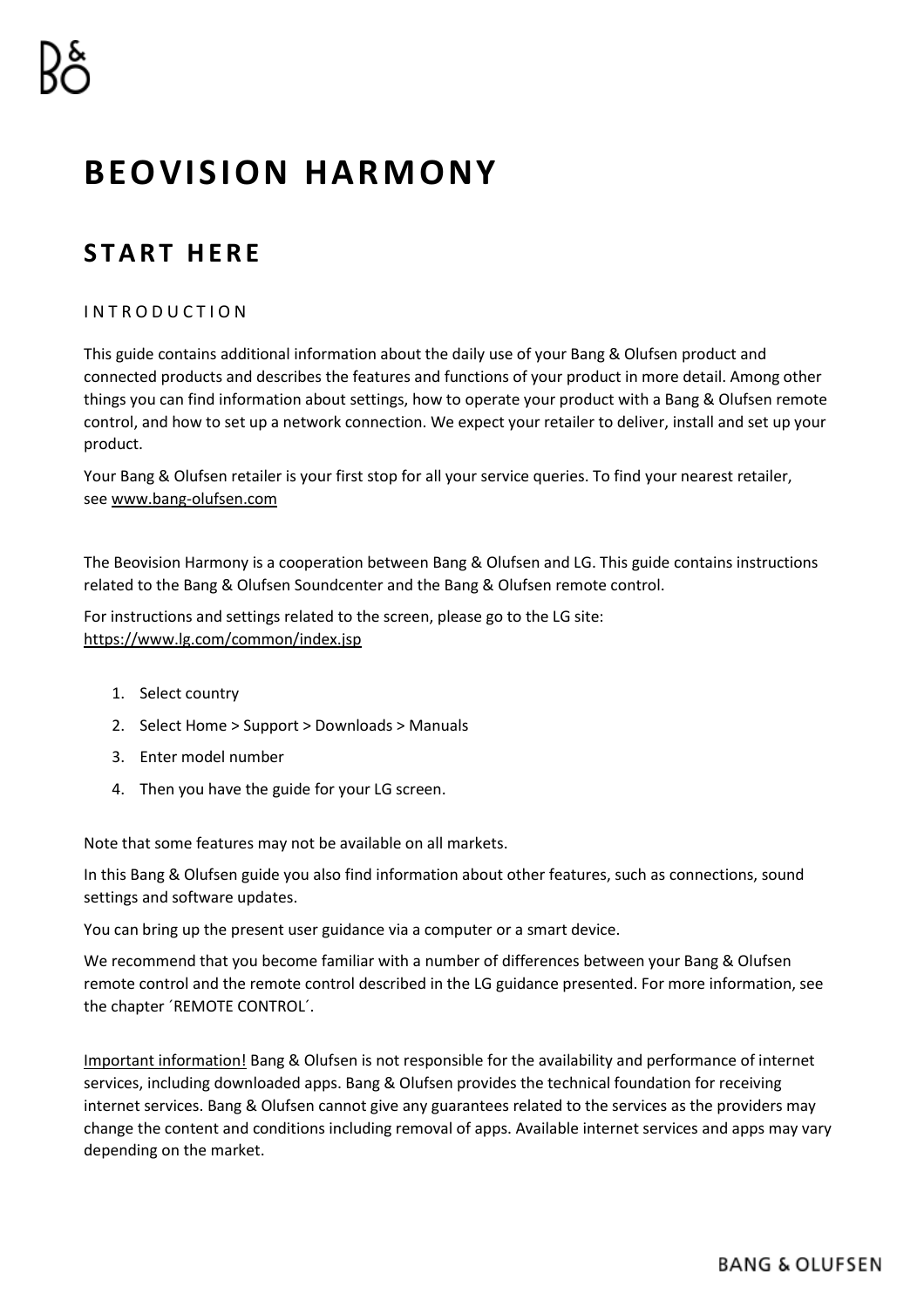# REMOTE CONTROL

Operation for the Beovision Harmony is described with Beoremote One.

#### **Pair your remote control**

Note that to operate your Beovision Harmony, it must first be paired with Beoremote One. Long press the PAIRING button placed on the back of the right speaker box or pair through the *Service* menu found when you select the Bang & Olufsen TV App in the home menu and select *Sound & BeoLink...*. Remember to set your remote control in pairing mode before pairing.



- 1. Connect the television to the mains.
- 2. Put in fresh batteries in your remote control and place yourself in front of the product.
- 3. After timeout of a welcome screen in the display, use  $\sim$  or  $\vee$  and the centre button to set the preferred language.
- 4. If the product is opened for pairing, pairing takes place.

Pair via the menu...

- 1. Press  $\bigcirc$  to bring up the Home menu.
- 2. Use the arrow buttons to select the *Bang & Olufsen TV app* and press the centre button.
- 3. Press  $\triangle$  or  $\vee$  to select *Sound & BeoLink...* and press the centre button.
- 4. Press  $\wedge$  or  $\vee$  to select *Service* and press the  $\geq$  button.
- 5. Press  $\bigwedge$  or  $\vee$  to select *Remote control pairing* and press the centre button.

Follow on-screen instructions to pair your remote control.

Both the Beovision Harmony and the remote control must be in pairing mode to be able to pair the two products.

When you receive Beoremote One together with your Beovision Harmony, you set it in pairing mode during first time setup of the remote control. If your Beoremote One for some reason is no longer paired to the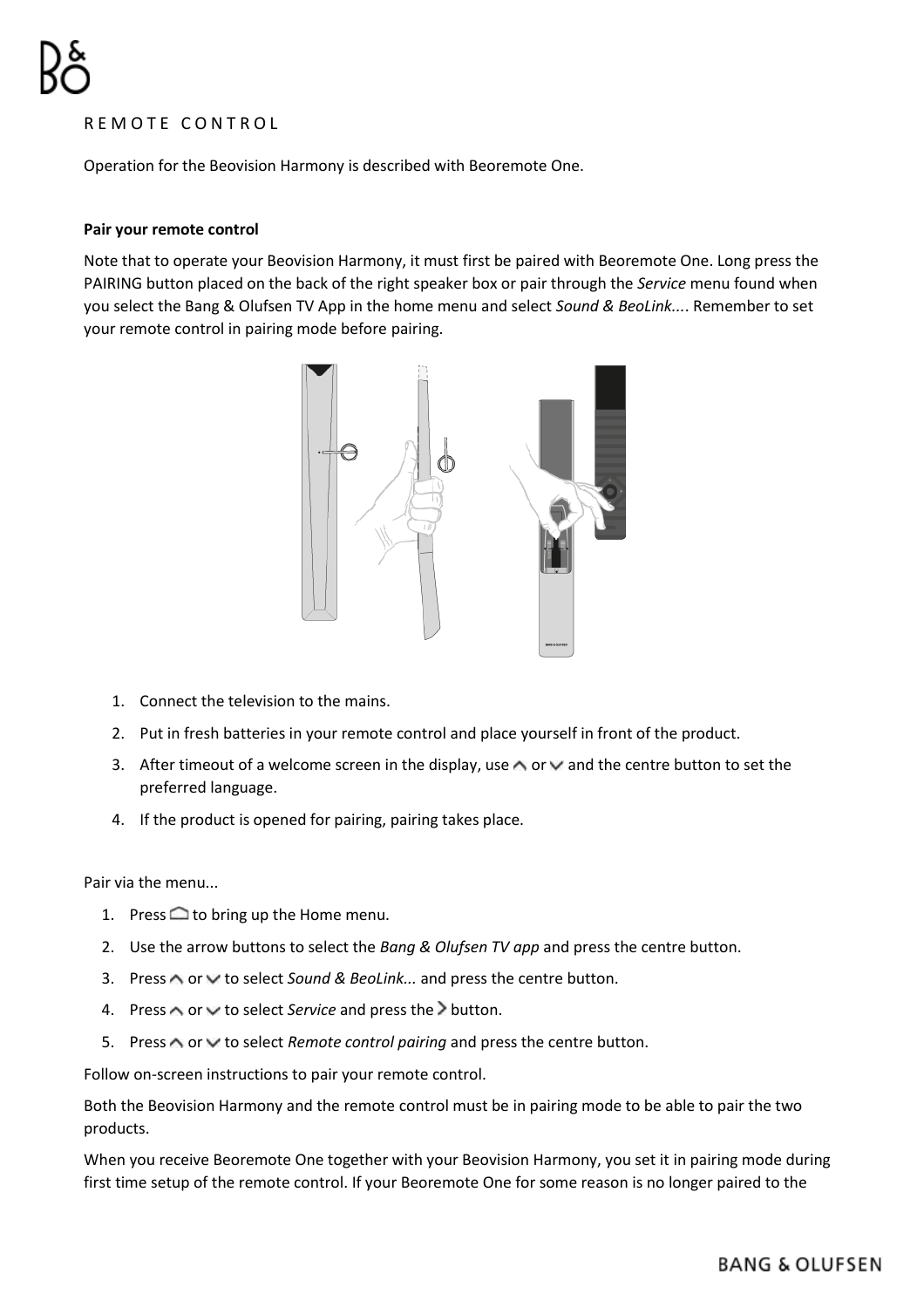Beovision Harmony and you need to pair it again, or if you cannot find it and you need to pair another Beoremote One, you must set both Beovision Harmony and remote control in pairing mode to pair it to the television.

For more information on how to enable pairing of Beoremote One, see the guide for your remote control [here.](https://www.bang-olufsen.com/product-support/accessories/beoremote-one)

For more about pairing, see the chapter 'PAIRING AND NETWORK'.

#### **Use your remote control**

See how to use your remote control. Some instructions for the Beovision Harmony may be descriptions of LG guidance. You also find an explanation of which Bang & Olufsen buttons to use instead of selected LG buttons.



Display

The display shows you a list of sources or functions when it is switched on.

TV

Display available television sources in the display for you to switch on. Use  $\wedge$  or  $\vee$  to step in the list\*.

MUSIC

Display available music sources in the display for you to switch on. Use  $\wedge$  or  $\vee$  to step in the list\*.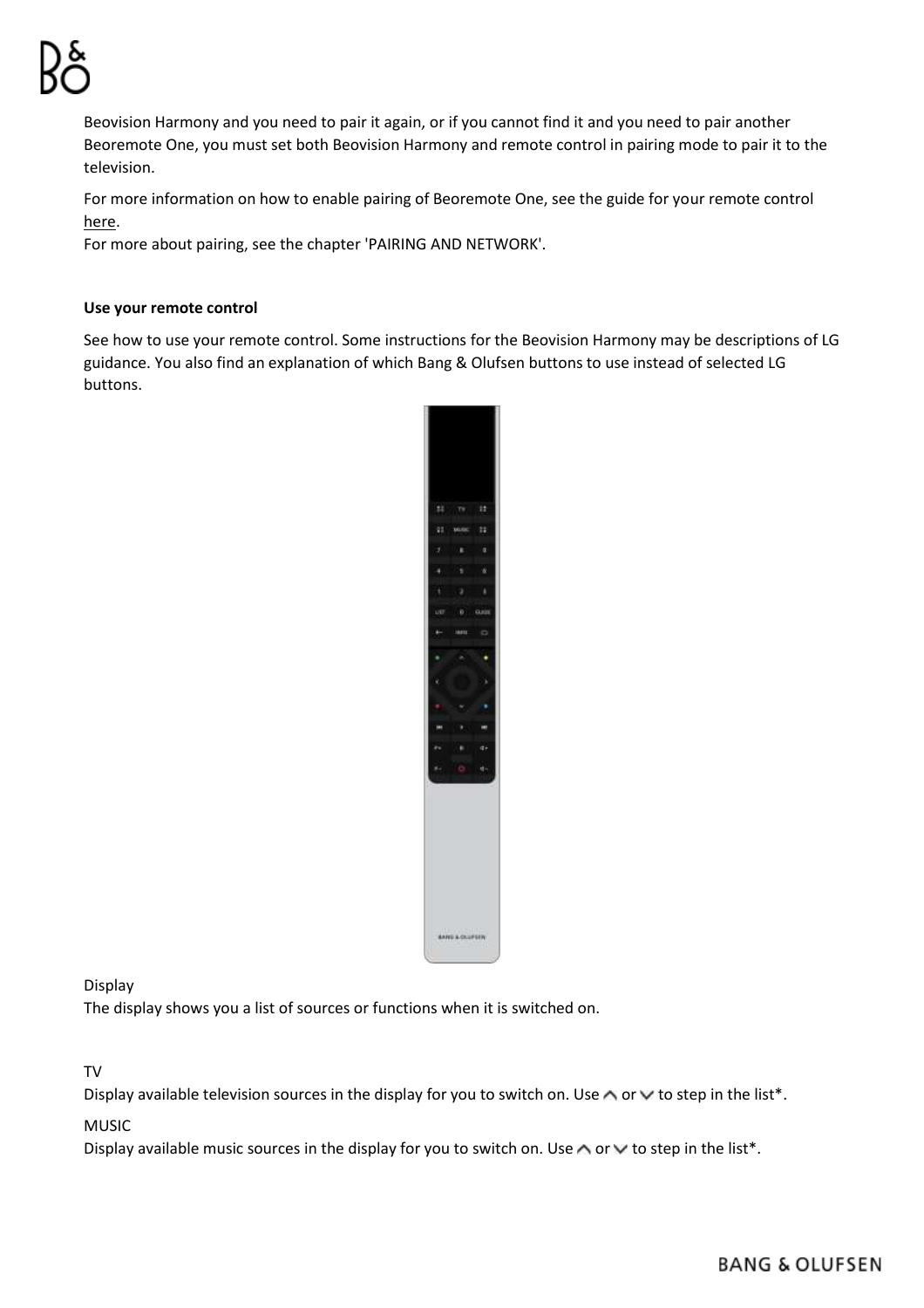$58$  (MyButtons)\*\* Long press to save the current setup, such as sound settings and stand positions, short press to activate it. 0–9 Select channels and enter information in on-screen menus. LIST Display extra functions in the display. Use  $\wedge$  or  $\vee$  to step in the list. GUIDE Bring up the TV Programme Guide. ← (Back button) Leave or move backwards through TV menus and the Beoremote One lists. INFO Bring up information on a menu or function.  $\bigcap$  (Home button) Bring up the Home menu, from where you can access different apps and functions, among other *the Bang & Olufsen TV app.*  $\land$ ,  $\lor$ ,  $\leq$  and  $\gg$  Arrow buttons up, down, left and right. Move in menus and in the Beoremote One display. (Centre button) For selecting and activating, for example, settings.  $\bullet$ ,  $\bullet$  and  $\bullet$  (Colour buttons) Select colour specific functions. Start playback of a track, file or recording or start replay. **K4** and **DDD** Search backwards or forwards step by step.  $P +$  and  $P -$ P -Step through channels and stations. **III** Pause playback of a programme or recording.

 $\Box$  + and  $\Box$  - $\Box$  -Adjust volume. To mute, press the middle of the button.

(Standby button) Switch to standby.

\*Some sources in the display can be reconfigured during the setup process. For more information, see the chapter 'SET UP CONNECTED PRODUCTS'.

\*\*Depending on your remote control,  $\frac{80}{60}$ ,  $\frac{88}{60}$ ,  $\frac{88}{60}$  (MyButtons) may be either one button or four.

For general information about remote control operation, see the guide for your remote control here.

#### **LG remote functions with the Beoremote One**

Some of the LG remote functions can be accessed using your Bang & Olufsen remote control and found under LIST.

You should use the arrow buttons and the centre button to navigate on the television screen.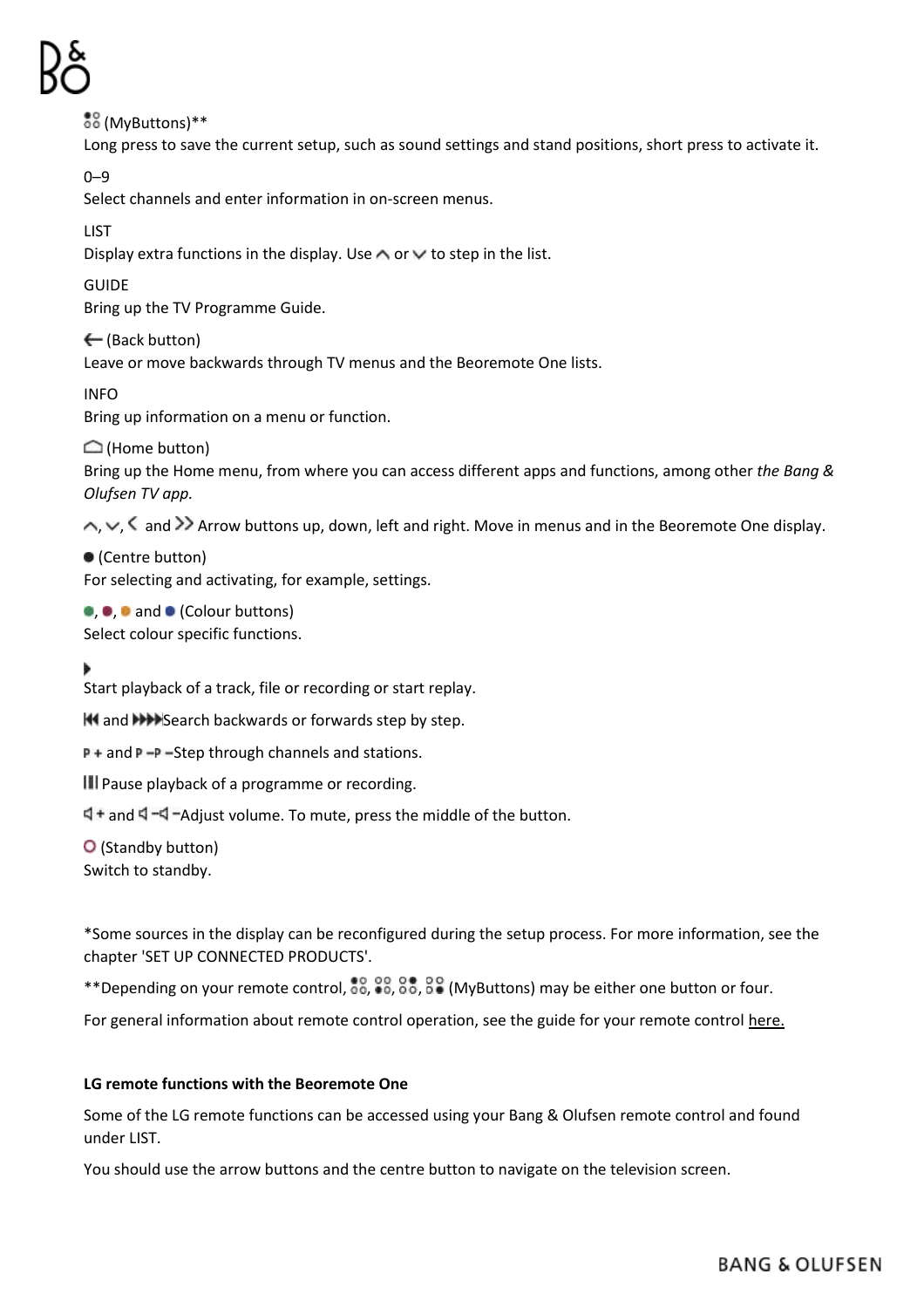HOME button **Press** 

Left, Right, Up and Down buttons Press  $\langle \rangle$   $\wedge$  and  $\vee$ 

(OK) button Press the centre button.

P Up and P Down buttons Press  $P +$  and  $P -$ .

LIST button Press LIST then  $\land$  or  $\lor$  to find *Channels* in the Beoremote One display and press the centre button.

Quick Settings button Press LIST then  $\sim$  or  $\vee$  to find *Options* in the Beoremote One display and press the centre button.

TEXT

Press LIST then  $\wedge$  or  $\vee$  to find *Text* in the Beoremote One display and press the centre button.

T.OPT (Text options)

Press LIST then  $\sim$  or  $\vee$  to find *T.Opt* in the Beoremote One display and press the centre button.

REC

Press LIST then  $\sim$  or  $\vee$  to find *Record* in the Beoremote One display and press the centre button.

SEARCH

Press LIST then  $\land$  or  $\lor$  to find *Search* in the Beoremote One display and press the centre button. OR

Press **and use the arrow button then the centre button to find the** *Search* **field.** 

RECENT

Press LIST then  $\sim$  or  $\vee$  to find *Recent* in the Beoremote One display and press the centre button.

**SUBTITLE** 

Press LIST then  $\sim$  or  $\vee$  to find *Subtitles* in the Beoremote One display and press the centre button.

AD

Press LIST then  $\sim$  or  $\vee$  to find *Audio Description* in the Beoremote One display and press the centre button.

MULTIVIEW

Press LIST then  $\sim$  or  $\vee$  to find *Multiview* in the Beoremote One display and press the centre button.

# BASIC OPERATION

Instructions for your television are described with your Bang & Olufsen remote control and may be accessed either via your television or another device connected to the internet.

For these instructions, we recommend that you become familiar with the differences between your Bang & Olufsen remote control and the LG remote control described, see the chapter 'REMOTE CONTROL'.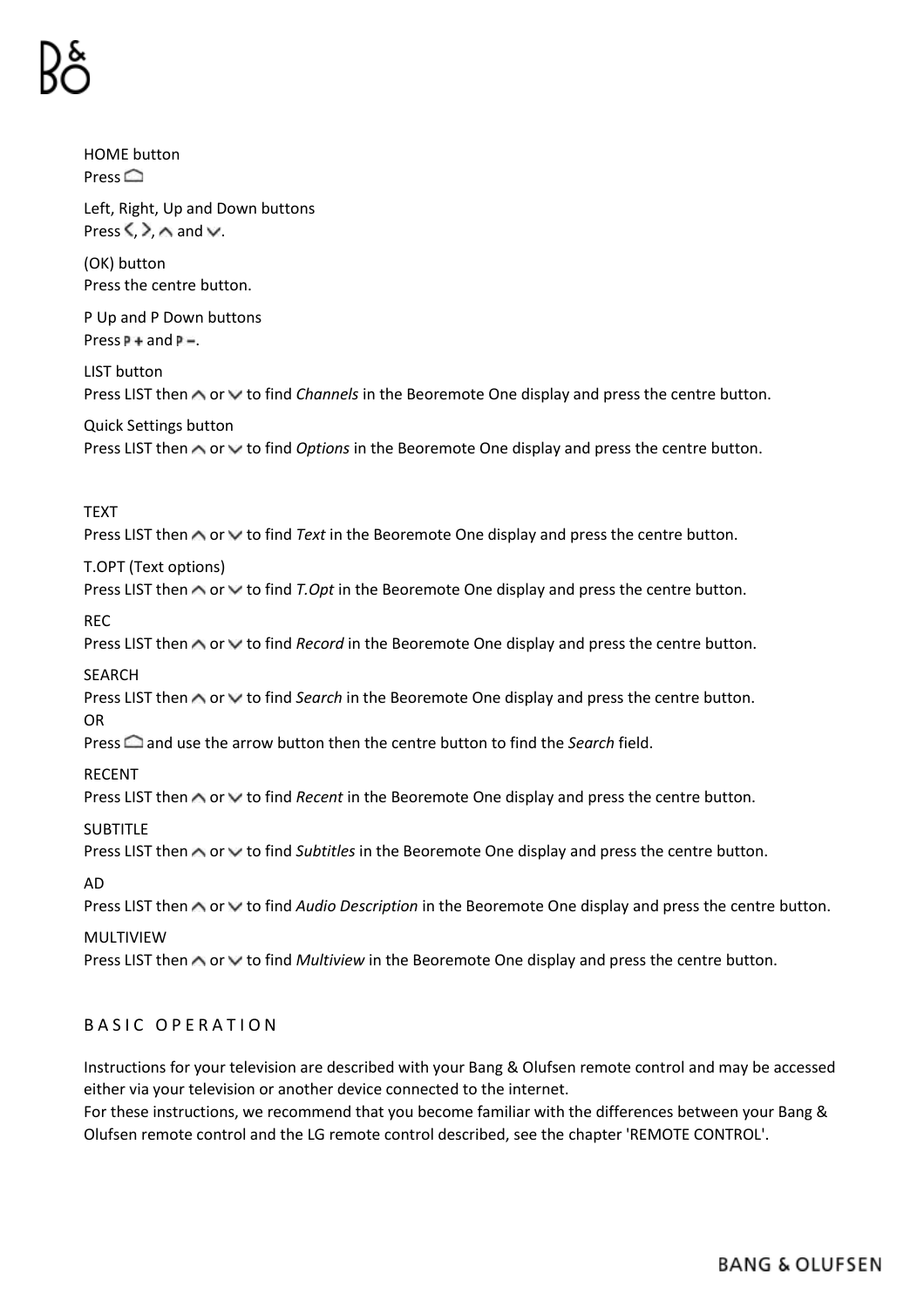# **Remote control operation**

The below shows an example of remote control operation.

To activate sound modes directly…

- 1. Press LIST, then  $\triangle$  or  $\triangledown$  to bring up Sound in the BeoRemote One display and press the centre button.
- 2. Use  $\triangle$  and  $\triangle$  to step between modes and press the centre button to select a mode.
- 3. Press  $\leftarrow$  to go back.

Remote control buttons, such as LIST or Speaker, indicate either a physical button you must press or a digital button shown as display text on the Beoremote One. Press LIST, TV or MUSIC on Beoremote One to bring up text in the Beoremote One display. For more information, see your [Beoremote One guide.](https://www.bang-olufsen.com/en/product-support/accessories/beoremote-one)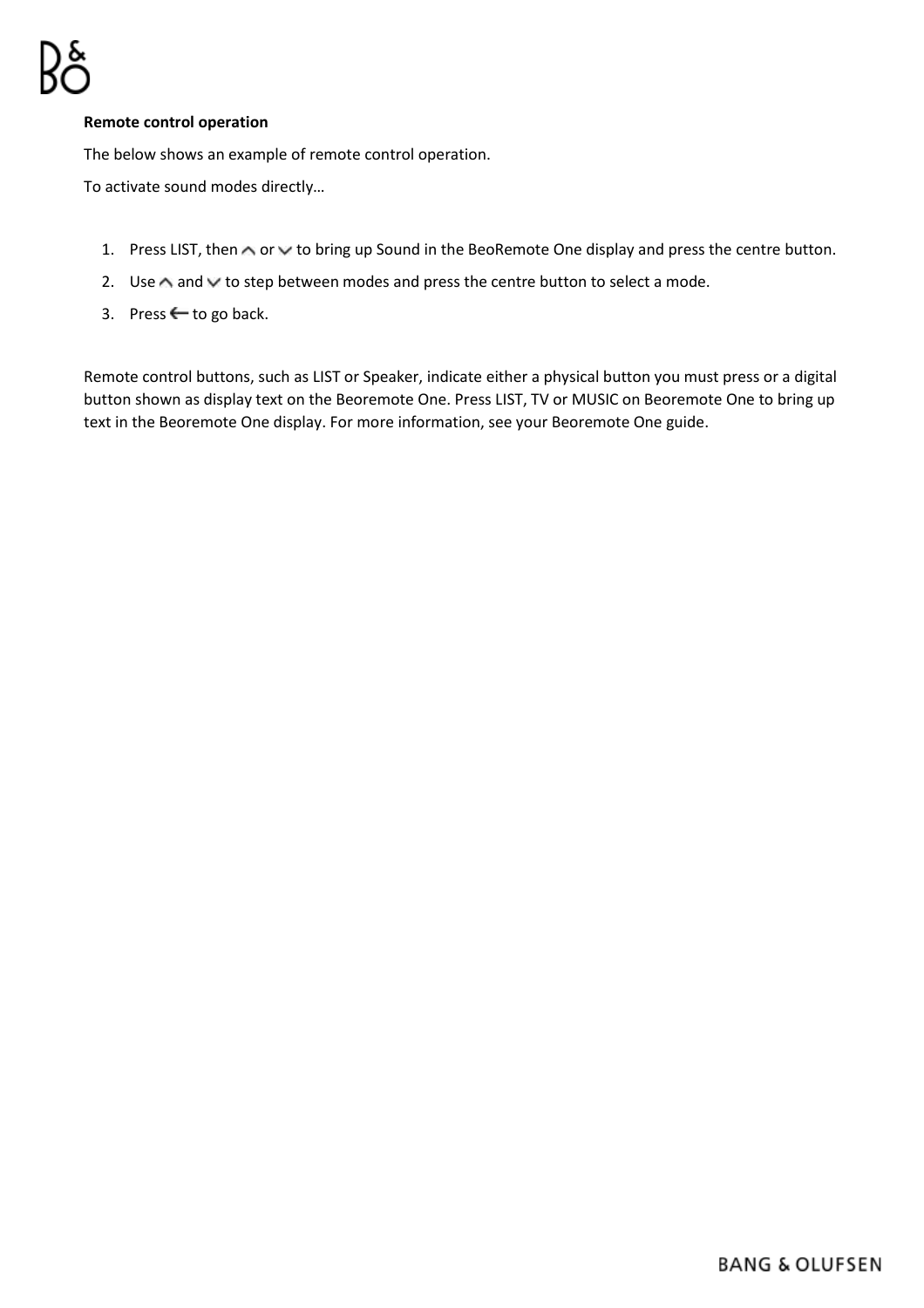#### **How to navigate in menus**

|                                                                    | <b>B&amp; SOUND</b><br>٠                                                                                                                                                                     |
|--------------------------------------------------------------------|----------------------------------------------------------------------------------------------------------------------------------------------------------------------------------------------|
| 4<br>Sound<br>扫<br>Sources<br>Ö<br><b>Besthe</b><br>463<br>Stryton | <b>Sound Modes</b><br><b>Speaker Groups</b><br>Volume:<br><b>Bass and Treble</b><br>$\bullet$<br>Loudness<br>$\bullet$<br>Eco Mode<br><b>Speaker Connections</b><br>Always open<br>$\bullet$ |
|                                                                    |                                                                                                                                                                                              |

Use your remote control to navigate in menus and find different features. Press  $\bigcirc$  to bring up the home menu which gives an overview of available apps and different features.

To access Bang & Olufsen settings, go to the Bang & Olufsen LG tv-app. Find it by pressing  $\triangle$  to bring up the Home menu, where the app can be accessed.

When a menu is on the screen, you can move between menu options, reveal settings or enter data.

- Use  $\wedge$ ,  $\vee$ ,  $\leq$  and  $\geq$  to highlight a menu, bring up a submenu, go back a menu level or change a setting.
- Use the number buttons to enter data.
- Settings are automatically saved as soon as they are changed.
- Use the coloured buttons to select an option.
- Press  $\leftarrow$  to leave the menu.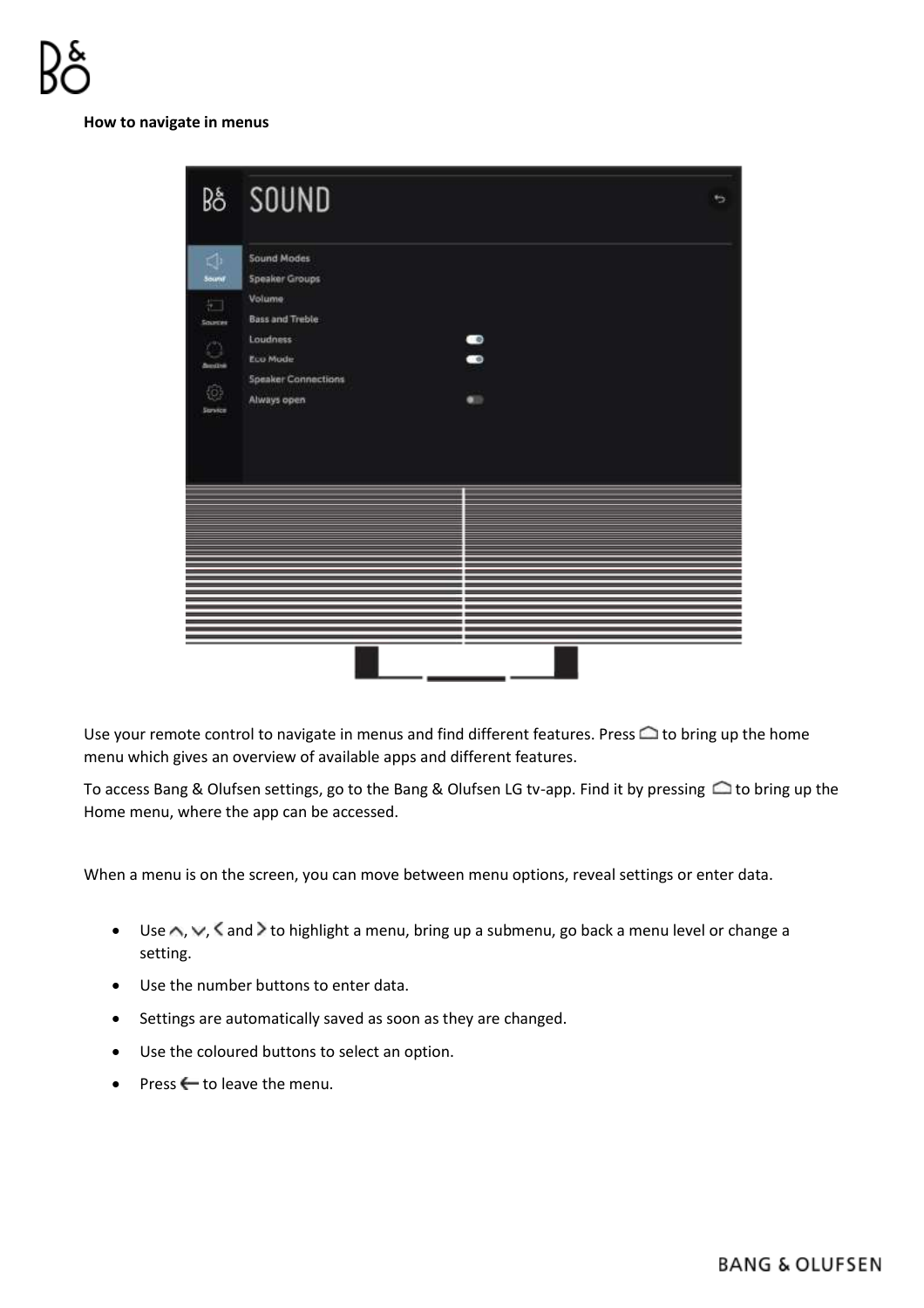#### **Step between menu pages**

Some menus take up more space than available on the TV screen. You can then scroll through these menus.

• Press  $\wedge$  or  $\vee$  to scroll through menu items.

#### **Select source**

You can bring up a source by pressing the TV or MUSIC button and select a source in the remote control display. Some sources can also be selected from the Home menu.

- 1. Press  $\bigcirc$  to bring up the Home menu.
- 2. Use the arrow buttons to highlight a source and press the centre button.

# SET UP YOUR TELEVISION

We recommend the Beovision Harmony is set up by qualified service personnel. The television has several placement options. Guidelines for placement and connection must be followed.

To ensure proper ventilation, allow enough space around the screen.

WARNING! Do not lift or otherwise move your television physically when it is mounted on the floor stand. It could cause the TV screen to break. Contact your retailer.

The Soundcenter is not designed to stand on its own. To prevent injury, use Bang & Olufsen approved brackets or stands only.

#### **Placement**

The television has different placement options, on the floor or a wall.



Remember to leave enough space around the television to allow it to move freely.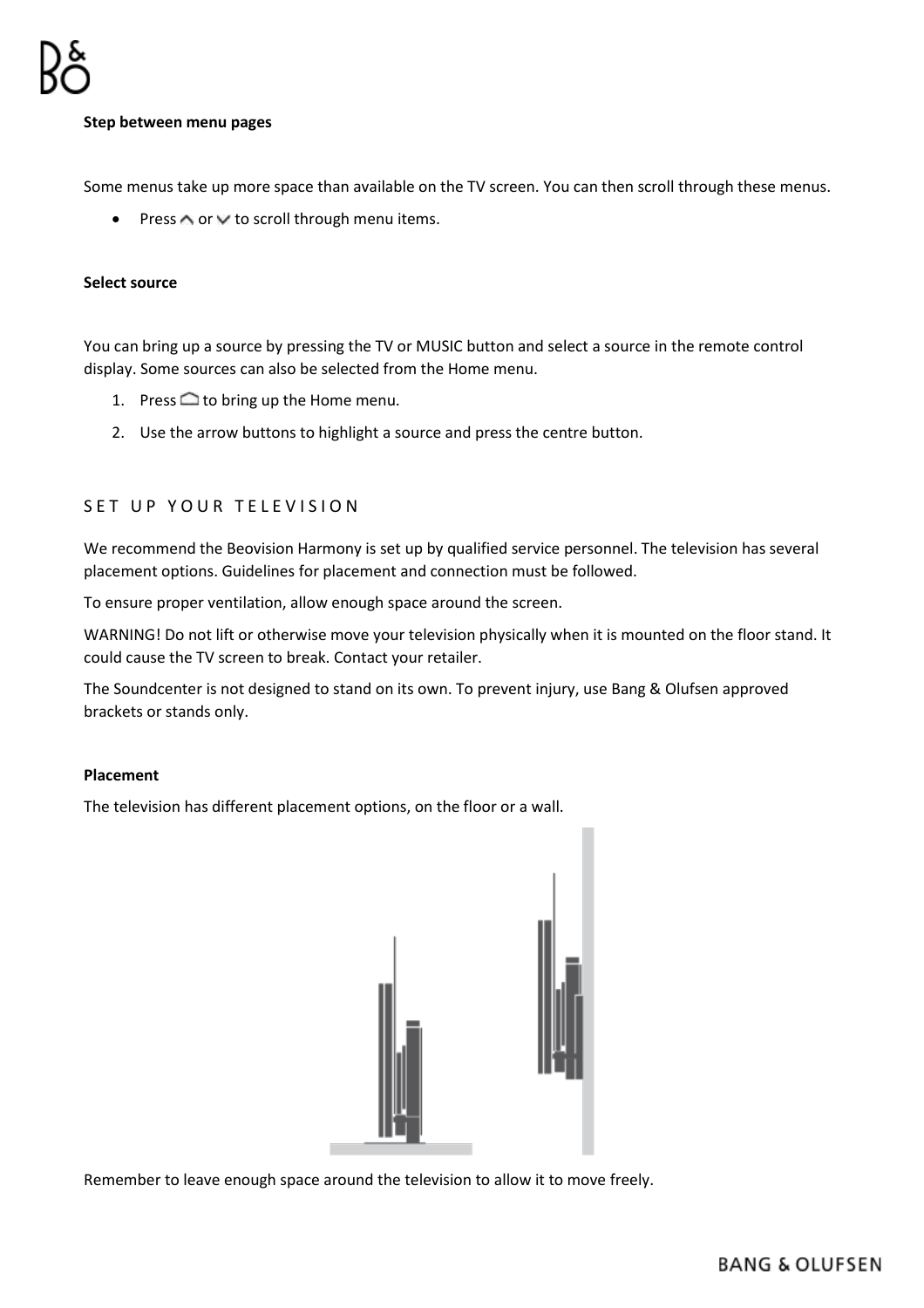Refer to www.bang-olufsen.com for available stands and wall brackets or contact your Bang & Olufsen retailer.

### **Overview**

Note, that in order to access all buttons and connections on the back, your Beovision Harmony needs to be in TV mode (speakers in open position).

Locate the connection panel and other important items:



- 1. Location of status indicator, remote pairing, and factory reset buttons
- 2. Location of Soundcenter connection panel
- 3. Location of TV connection panels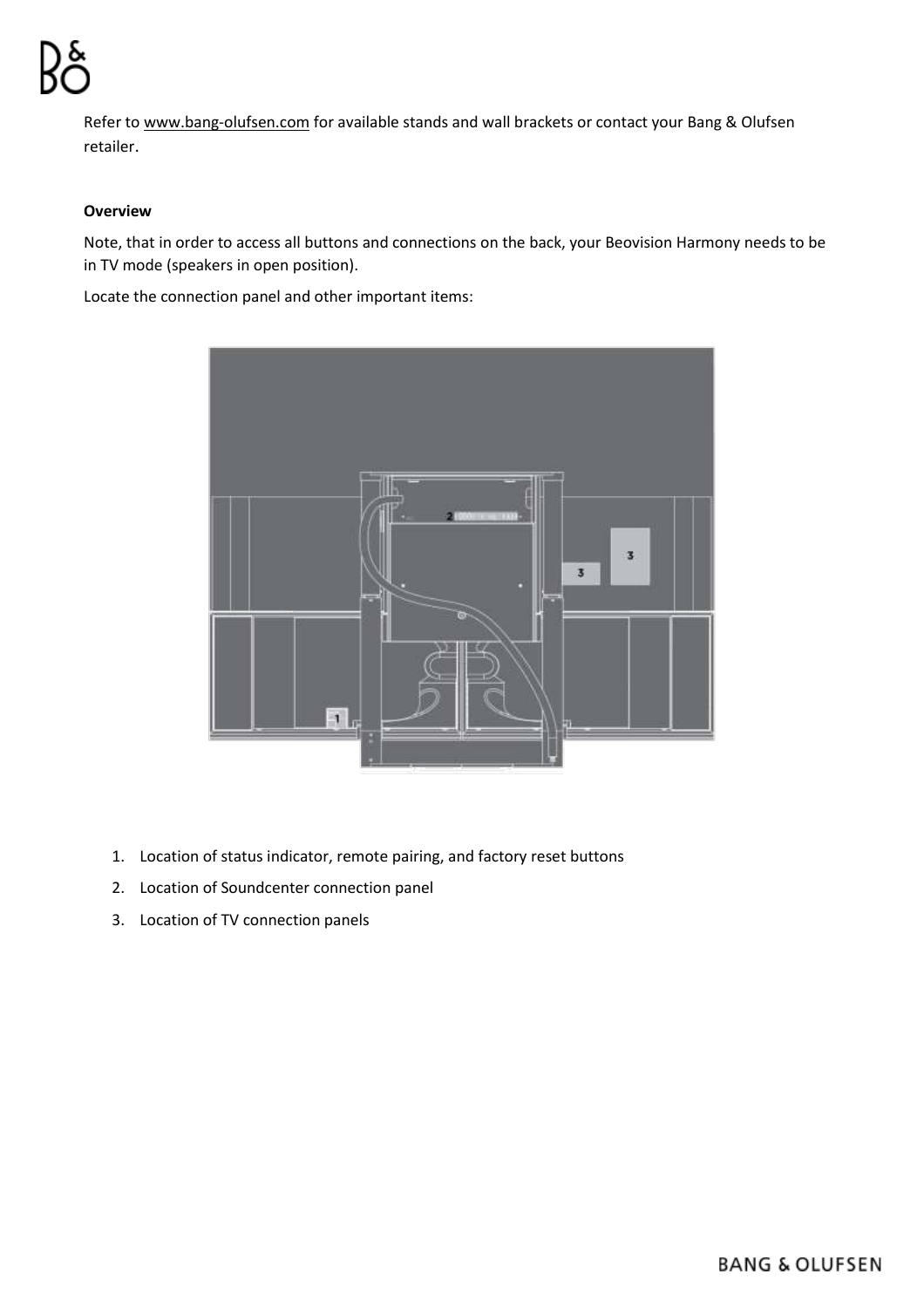# BANG & OLUFSEN TV APP

The Bang & Olufsen TV App is the App the LG content store which allows you to make specific Bang & Olufsen settings, such as sound settings and speaker groups as well as operating your Beovision Harmony with the Beoremote One.

It will be installed and set up on your Beovision Harmony by your installer.

You can find it by pressing  $\bigcirc$  to bring up the Home menu, use the  $\langle$  and  $\rangle$  to find it.

If the television is restored to factory settings, the Bang & Olufsen TV App needs to be re-installed. The Beoremote One does not work with the television without the Bang & Olufsen TV App. Find the app in the LG Content Store.

### **How to install the Bang & Olufsen TV App**

You will need to use an LG remote for this.



Go to the LG Content Store and download the Bang & Olufsen App. Once the App is installed and launched on your TV you need to restart the Beovision Harmony to activate the Bang & Olufsen first time set-up.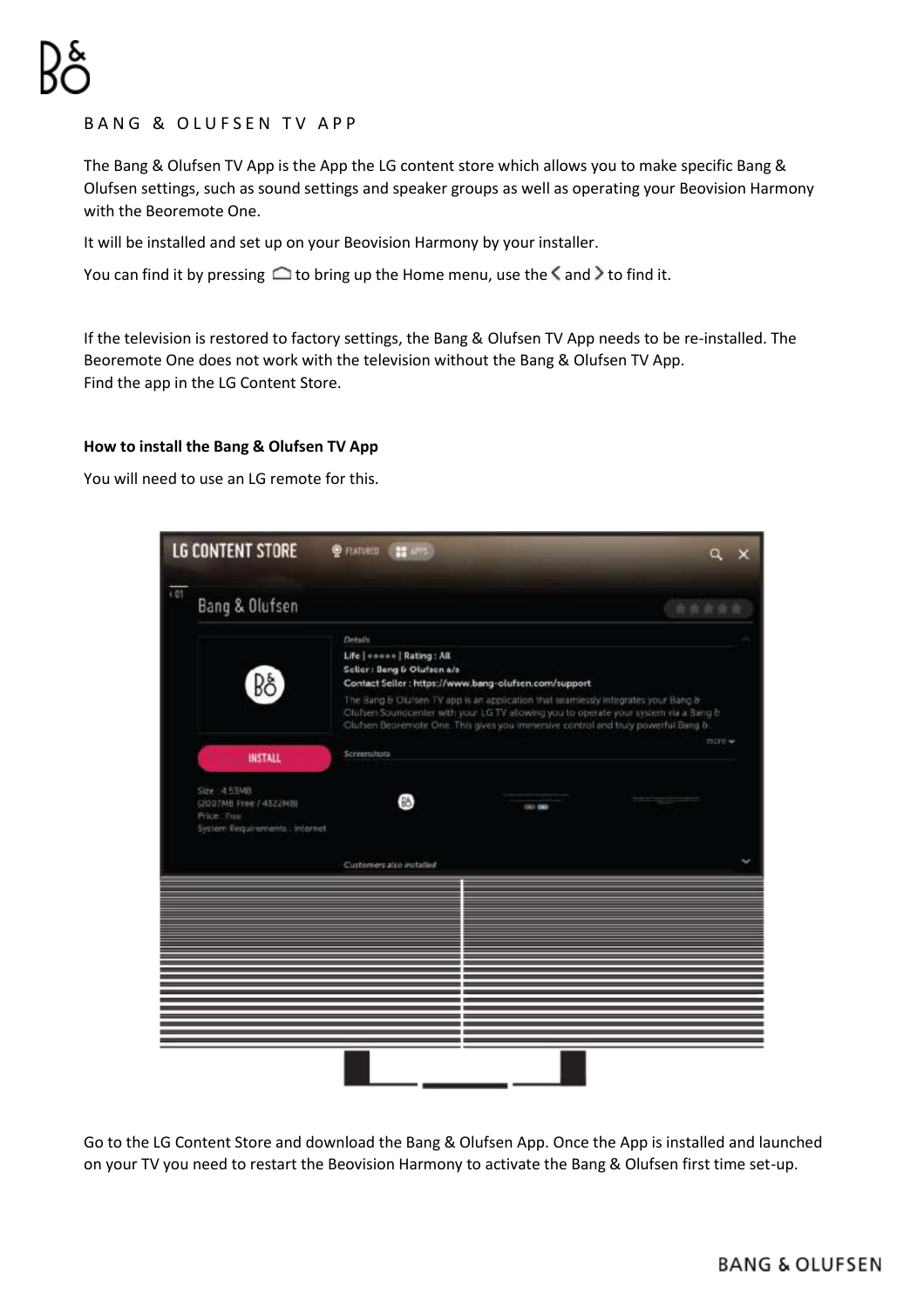After rebooting you will be invited to pair your Beoremote One with the Beovision Harmony and to proceed to the B&O first time set up which includes speakers and sound configuration options to get the most out of your television speakers and for the HDMI set-up to be able to control any third party devices with your Beovision Harmony.

# CONNECTIONS

The Soundcenter connection well allows you to connect signal input cables as well as a variety of extra products, such as a set-top box or a digital media player.

Products you connect to these sockets can be registered in the Sources menu. For more information, see the chapter 'SET UP CONNECTED PRODUCTS'.

Depending on the type of product you connect to the Beovision Harmony, different cables and maybe also adaptors are needed. Cables and adaptors are available from your Bang & Olufsen retailer.

# **Loudspeakers**

Use Bang & Olufsen speakers. Cables are available from your Bang & Olufsen retailer.

You can connect up to eight speakers wirelessly. For more information, see the chapter 'SOUND SETTINGS'.

To obtain the best possible wireless connection, it is recommended to place all wireless speakers within a range of approximately 9 metres (29.5 ft) from the television.

Do not place any obstacles in front of the Beovision Harmony or wireless speakers as this may interfere with the wireless connection. The wireless speakers should be placed in one room and be visible from the television. See the guidance for your speaker for information about whether or not your speaker can be connected wirelessly.

# **Products with HDMI™ output**

Products with HDMI output such as a set-top box can be connected to any available HDMI IN socket in the television. For more information about how to set up connected products, see the chapter 'SET UP CONNECTED PRODUCTS'.

A configured source can be selected on the Beoremote One.

Connected products can be operated with its own remote control or you may download a Peripheral Unit Controller (PUC) table, if available, to use the Bang & Olufsen remote control. For more information, see the chapter 'SERVICE AND SOFTWARE UPDATE'.

#### **Connection panels**

Products you connect permanently to the connection panel can be registered in the *Sources* menu by pressing the centre button for each source. For more information, see the chapter 'SET UP CONNECTED PRODUCTS'.

We recommend that you connect the television to the Internet to use Smart TV functions, receive software updates and to download Peripheral Unit Controller (PUC) tables. PUC tables enable you to operate connected non-Bang & Olufsen products with your Bang & Olufsen remote control.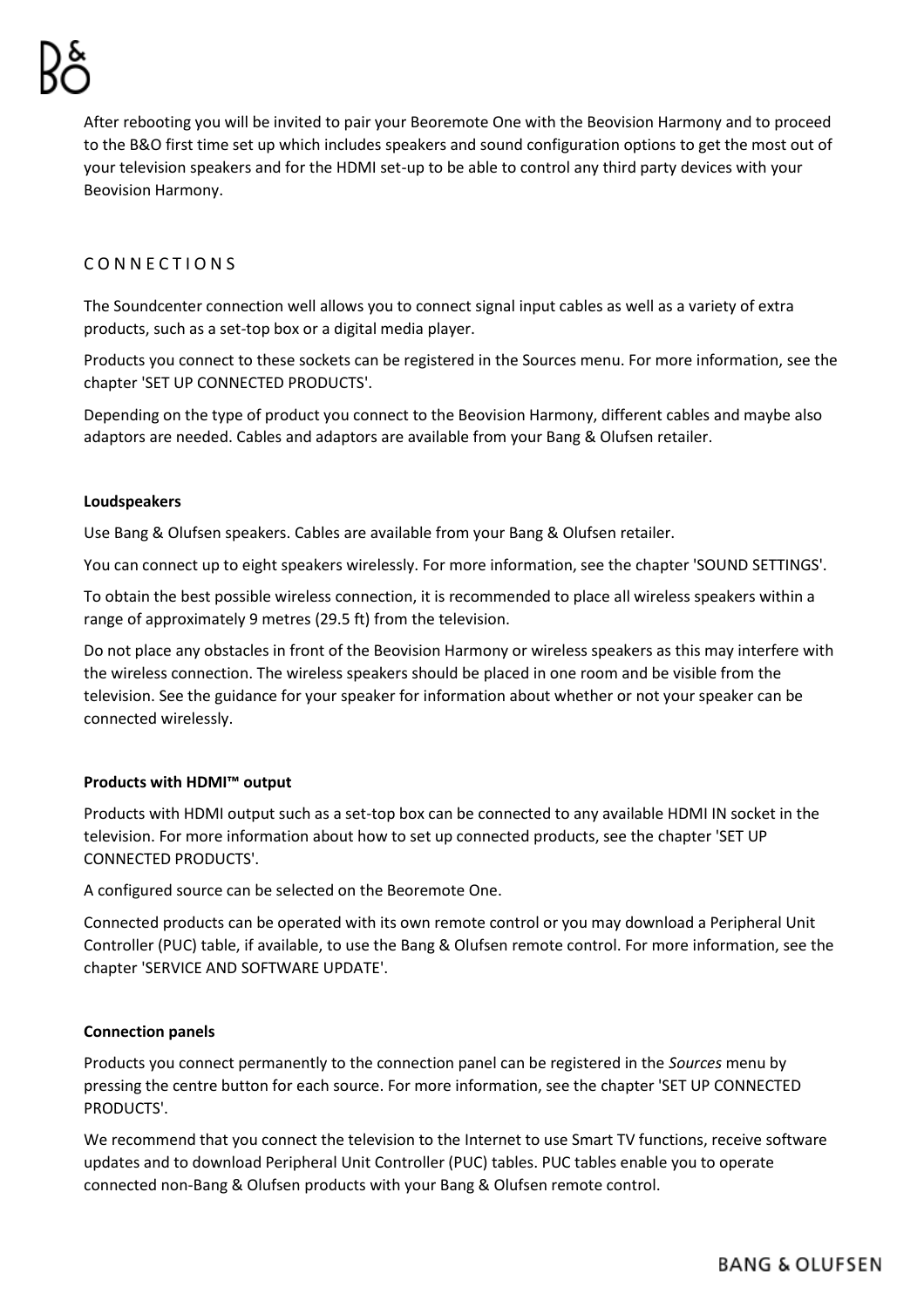Connect the mains socket  $(\gamma)$  on the connection panel of your television to the wall outlet.

The supplied plug and mains cord are specially designed for the product. Do not change the plug, and if the mains cord is damaged, you must buy a new one from your Bang & Olufsen retailer.

(  $\sup$ ) Mains supply (Soundcenter) Connection to the mains supply.



### **Connection panel**



#### STAND

For connection of a motorised stand or wall bracket. For information about how to calibrate a floor stand or wall bracket, see the article 'STAND SETTINGS'.

# PUC 1-3 (A+B)

For IR control signals to external products connected to an HDMI IN socket. Allows you to control non-Bang & Olufsen products with your Bang & Olufsen remote control.

#### MIC

For connection of a calibration microphone only, to be able to calibrate connected speakers automatically.

#### PL 1-4 (Power Link)

For connection of external speakers in a surround sound setup. For more information, see the chapter 'CONNECT PRODUCTS'.

LINE-IN, OPTICAL-IN Left and right line input/optical input.

# (Ethernet)

For connection to the Internet. For access to the Internet, Smart TV, software updates and PUC downloads.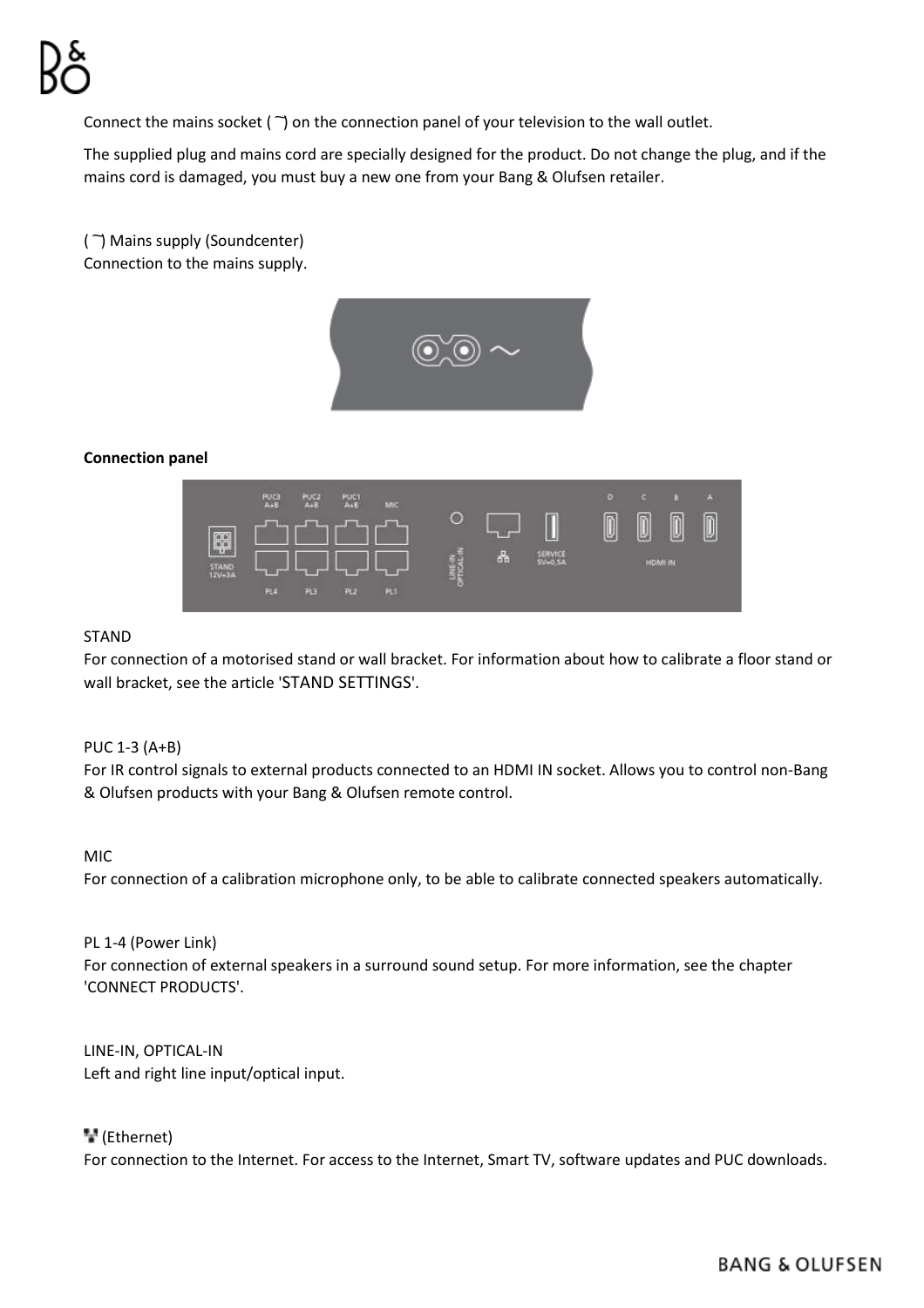Make sure the cable connection between the product and the router does not exit the building to avoid contact with high voltage.

It is strongly recommended that you set your television to update system software automatically, see the chapter 'SERVICE AND SOFTWARE UPDATE'.

SERVICE

This connection powers the movement of the speakers.

#### HDMI IN A-D

The High Definition Multimedia Interface allows you to connect many different sources, such as set-top boxes, multimedia players, Blu-ray players, or a PC. To operate non-Bang & Olufsen products with your Bang & Olufsen remote control and for optimum sound quality, it is recommended to connect products to the HDMI sockets on the Soundcenter.

# AUDIO MODE

Your Beovision Harmony is also your music system with its serious sound and impressive music streaming capabilities in audio mode.

In Audio mode your television screen turns black, stays positioned close to the floor and is partly covered by the speakers.

The front white LED is lit to indicate that the television is on.

Audio mode is triggered by AirPlay 2, Chromecast, Bluetooth, TuneIn, Deezer, DLNA (Music), Line-In, Music, Optical, Multiroom sources and QPlay.

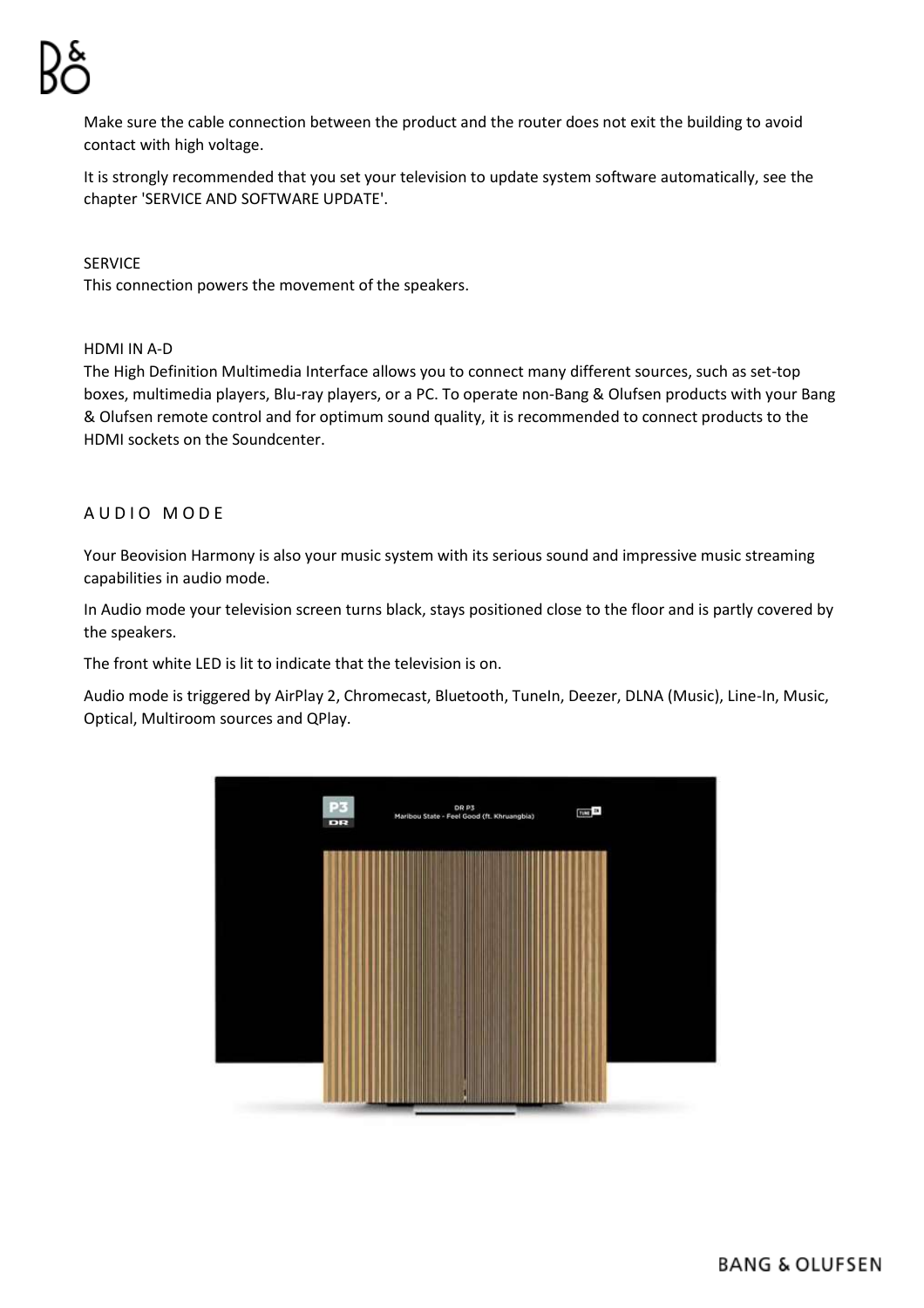In this mode, helpful things like radio station and artist information (metadata) will be displayed on the top part of the screen.

Streaming services providing information on the screen:

|            | Spotify | Tuneln | Deezer | iTunes      |
|------------|---------|--------|--------|-------------|
|            |         |        |        | Apple Music |
| Chromecast |         |        |        | Χ           |
| Airplay2   | Χ       | X      | X      | X           |
| Bluetooth* |         |        |        |             |

\*Cover art will not be shown when streaming via Bluetooth.

Note:

Built-in TuneIn source will show metadata information. Built-in Deezer source will not show metadata information

The black screen saver is activated after the metadata is displayed on the screen for 2 minutes without interaction. Manual operation (e.g. change track/station, volume regulation, play/stop etc.) cancels the screen protection.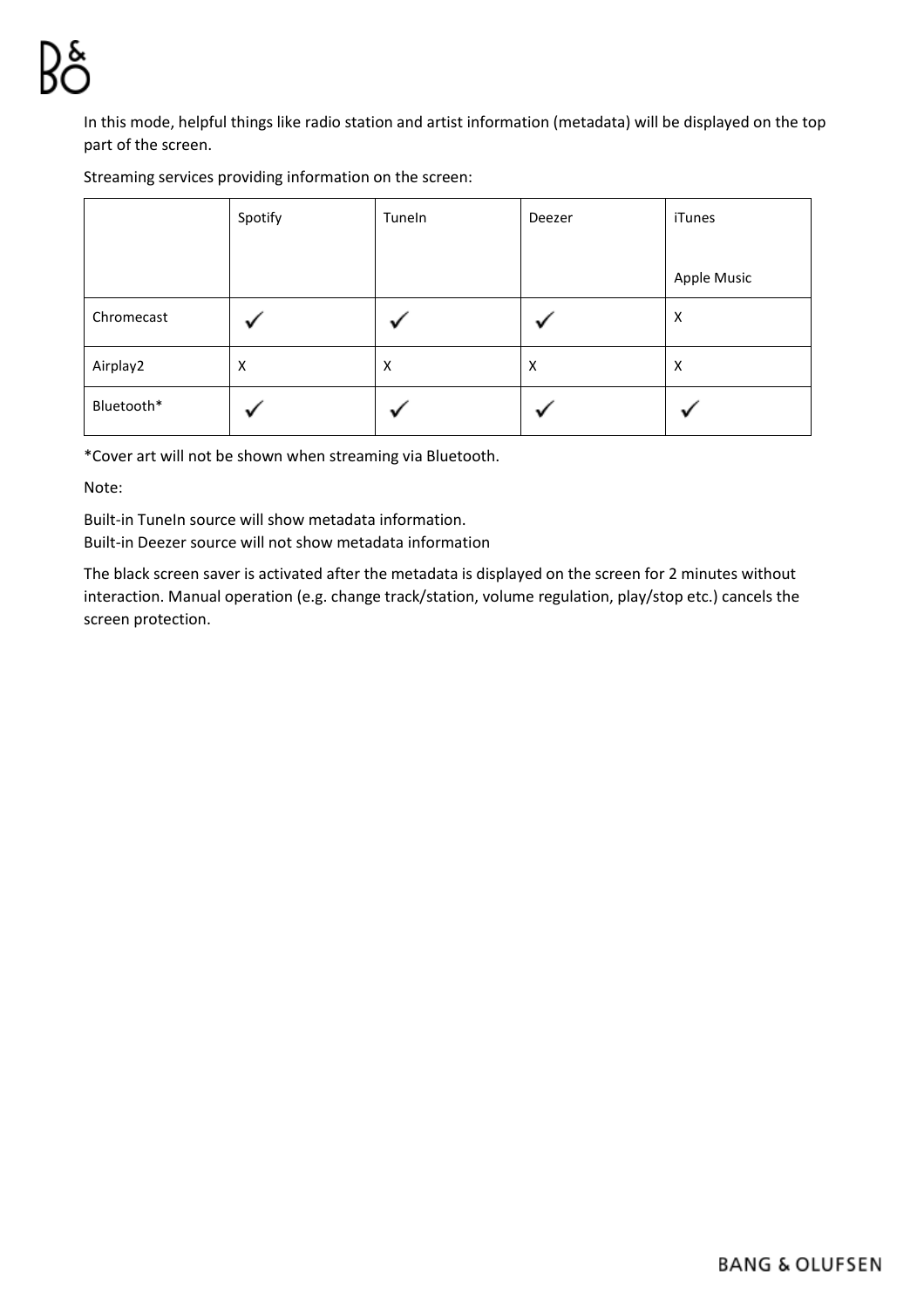# PAIRING, NETWORK STATUS AND FACTORY RESET

On the back of the right speaker box of the Soundcenter, available when it is in TV mode, you find a button for pairing and for factory reset.



When you press and hold the PAIRING button 1.5 seconds, placed at the bottom of the back of the right speaker box, you open the television for pairing with a remote control. To cancel pairing mode, press the button again.

FACTORY RESET button is for service use. Only the Soundcenter will be reset to factory settings. This will remove all settings you have made and return to the default factory settings. This includes any wireless connections such as wireless network and remote control pairing.

Your Beovision Harmony will automatically be switched to standby and then power on when the factory reset procedure has finished.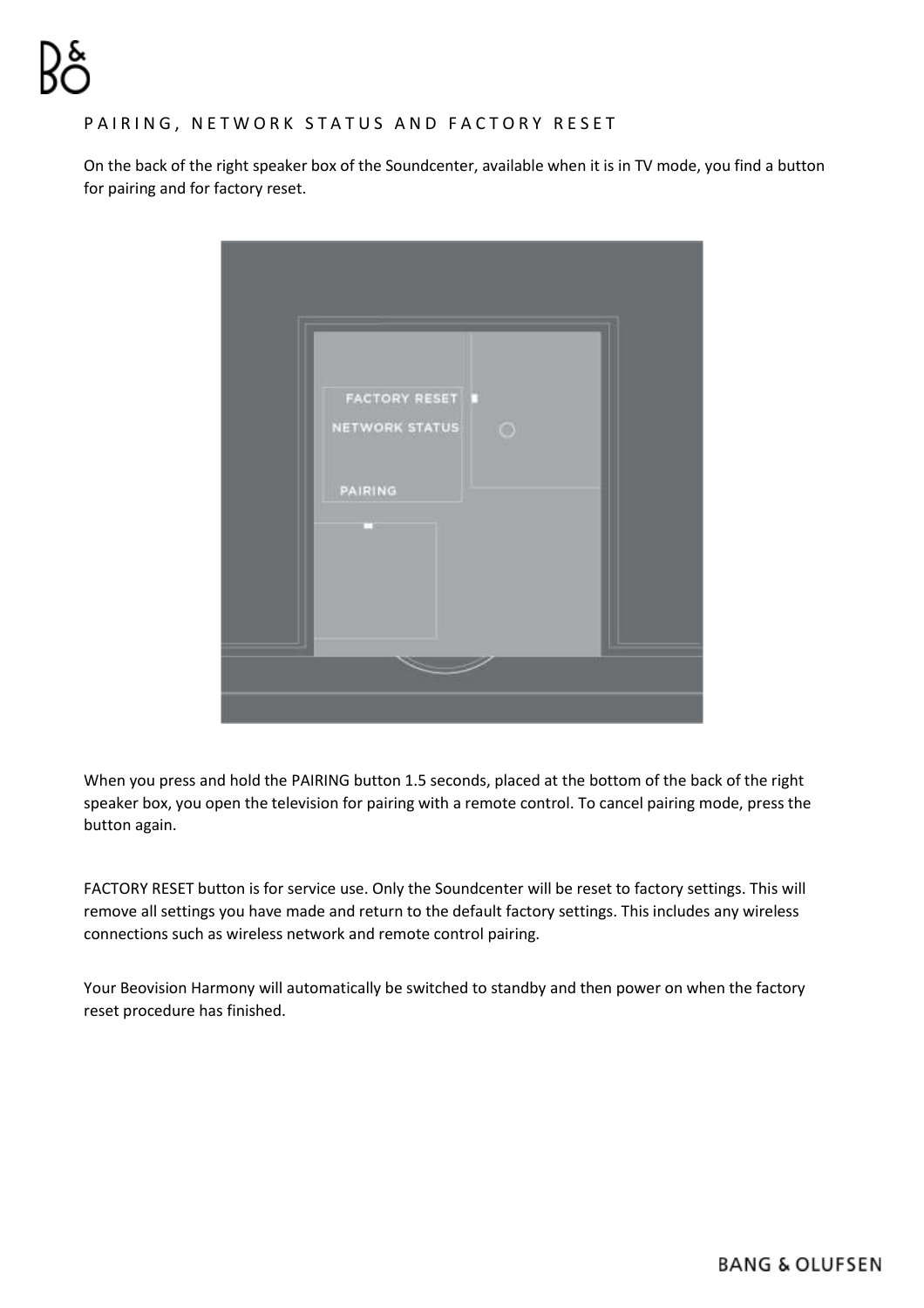The NETWORK STATUS indicator light beneath the FACTORY RESET button gives you a status of pairing and the network connection:

| White (solid)         | Connected to a network.                                                                |
|-----------------------|----------------------------------------------------------------------------------------|
| White (pulsing)       | <b>Booting</b>                                                                         |
| White (flashing)      | Factory Default Reset.                                                                 |
| Orange (solid)        | Connected to a wireless network, the signal strength is<br>low.                        |
| Orange (flashing)     | Network lost, not found or error.                                                      |
| Orange (pulsing)      | Connecting to a wireless network.                                                      |
| Red (solid shortly)   | Pairing did not succeed. Try again, if the problem<br>persists, contact your retailer. |
| Red (flashing slowly) | Software is being updated.                                                             |
| Blue (solid)          | Wireless network has not been set up, and there is no<br>wired network connection.     |
| Blue (solid shortly)  | Pairing succeeded.                                                                     |
| Blue (flashing)       | The Beovision Harmony is open for pairing.                                             |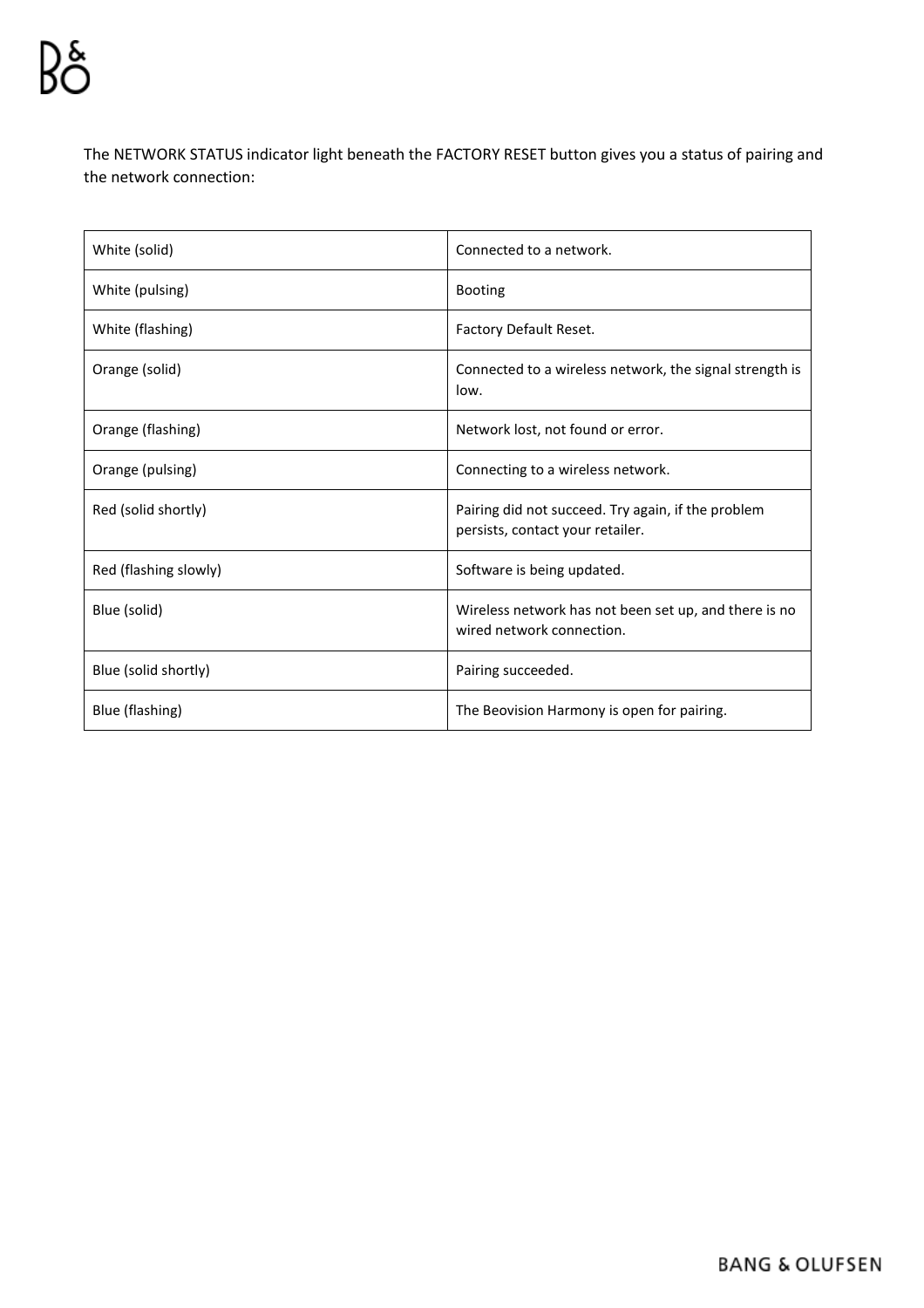# **D O M O R E**

#### WATCH TELEVISION

Watch analogue and digital terrestrial, cable and satellite channels depending on your tuner options. See programme information and open the TV guide. Make a recording if you have connected a correctly formatted USB HDD or SSD. To bring up a favourite source quickly, you can save the source on a Mybutton on Beoremote One. For more information, see the chapter 'PERSONALISE THE TELEVISION EXPERIENCE'.

#### **Select a source**

1. Press TV, then  $\sim$  or  $\vee$  to bring up the desired source in the Beoremote One display and press the centre button. \*

\*You can set a video source to be activated directly with the Beoremote One TV button from standby. For more information, see the chapter 'SERVICE AND SOFTWARE UPDATE'.

#### **Select a channel**

- 1. Press  $P +$  and  $P -$  or use the number buttons to select a channel, or ...
- 2.  $\ldots$  press  $\leftarrow$  to select the previous channel.

#### **Bring up and use source specific functions**

- 1. Press LIST, then  $\sim$  or  $\vee$  to switch between source specific functions in the Beoremote One display.
- 2. Highlight a desired function and press the centre button.

#### **Record here and now**

You can record the programme you are watching right now if you press the centre button and select the red icon in the left corner or press LIST then  $\land$  or  $\lor$  to find *Record* in the Beoremote One display and press the centre button.

#### **Use teletext**

If available from your programme provider, you can bring up teletext for the selected channel.

- 1. Press LIST, then  $\triangle$  or  $\vee$  to bring up *Text* in the Beoremote One display and press the centre button.
- 2. Press  $P +$  or  $P -$  to step up or down in pages.
- 3. Use the number buttons to enter a page number.
- 4. Use the arrow buttons to navigate.
- 5. Press  $\leftarrow$  to leave teletext.

#### **Programme information**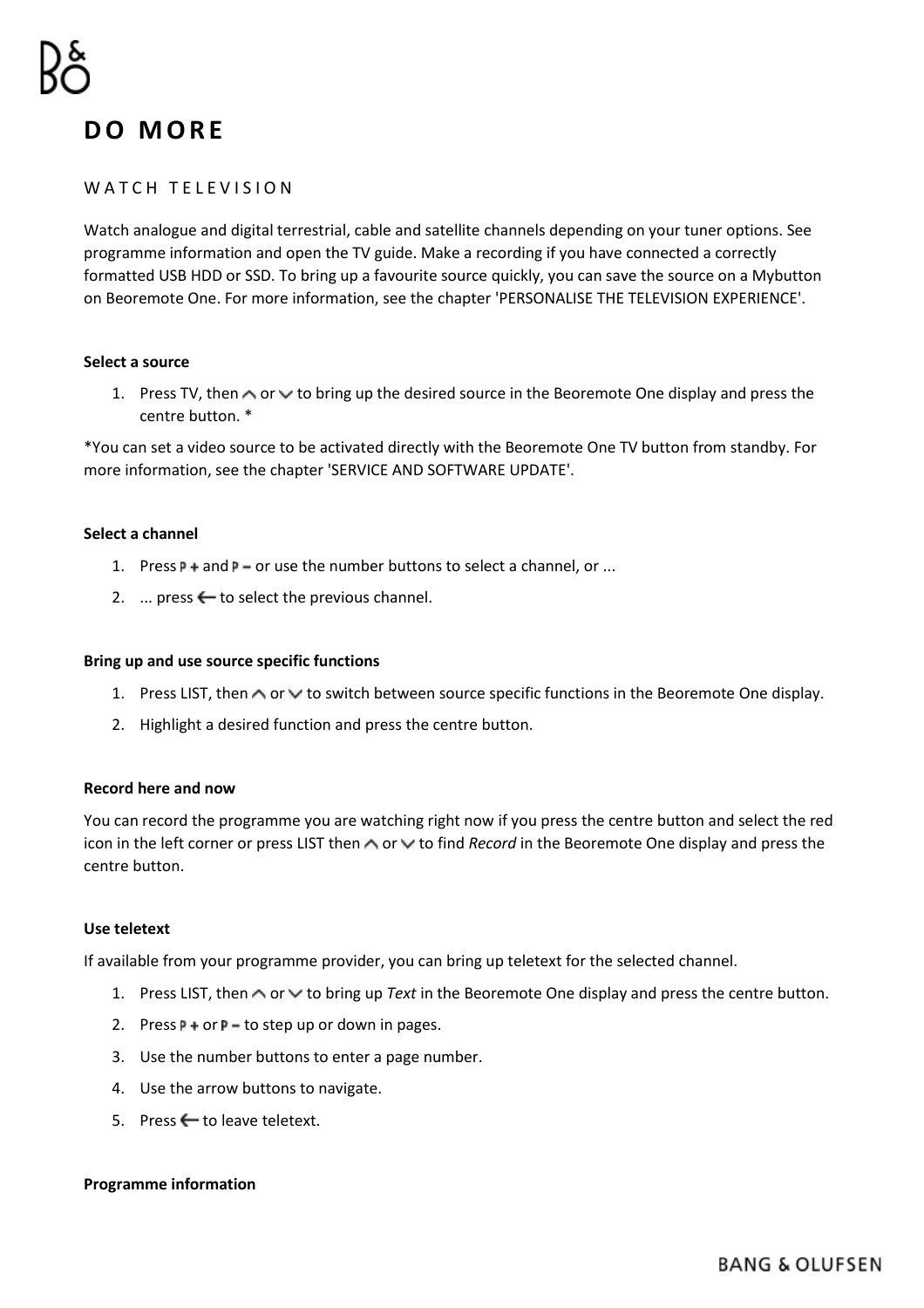You can bring up information on the current programme. You can also change audio and subtitle language or bring up interactive information via HbbTV.\*\*

An information display appears briefly on the screen every time you change channel or station. You can also bring up a display manually by pressing INFO to see programme information.

\*\*HbbTV may not be available on all markets.

# STANDBY INDICATOR LIGHT

The standby indicator placed between the two sound panels centrally at the bottom of the Beovision Harmony will provide you with information about the television state.

| (Solid white)           | The television is switched on, but there is no<br>picture on the screen.                                    |
|-------------------------|-------------------------------------------------------------------------------------------------------------|
| (flashing white)        | The television has been disconnected from the<br>mains supply and reconnected.                              |
| • (Slowly flashing red) | Do not disconnect the television from the mains<br>supply. Could be due to new software being<br>activated. |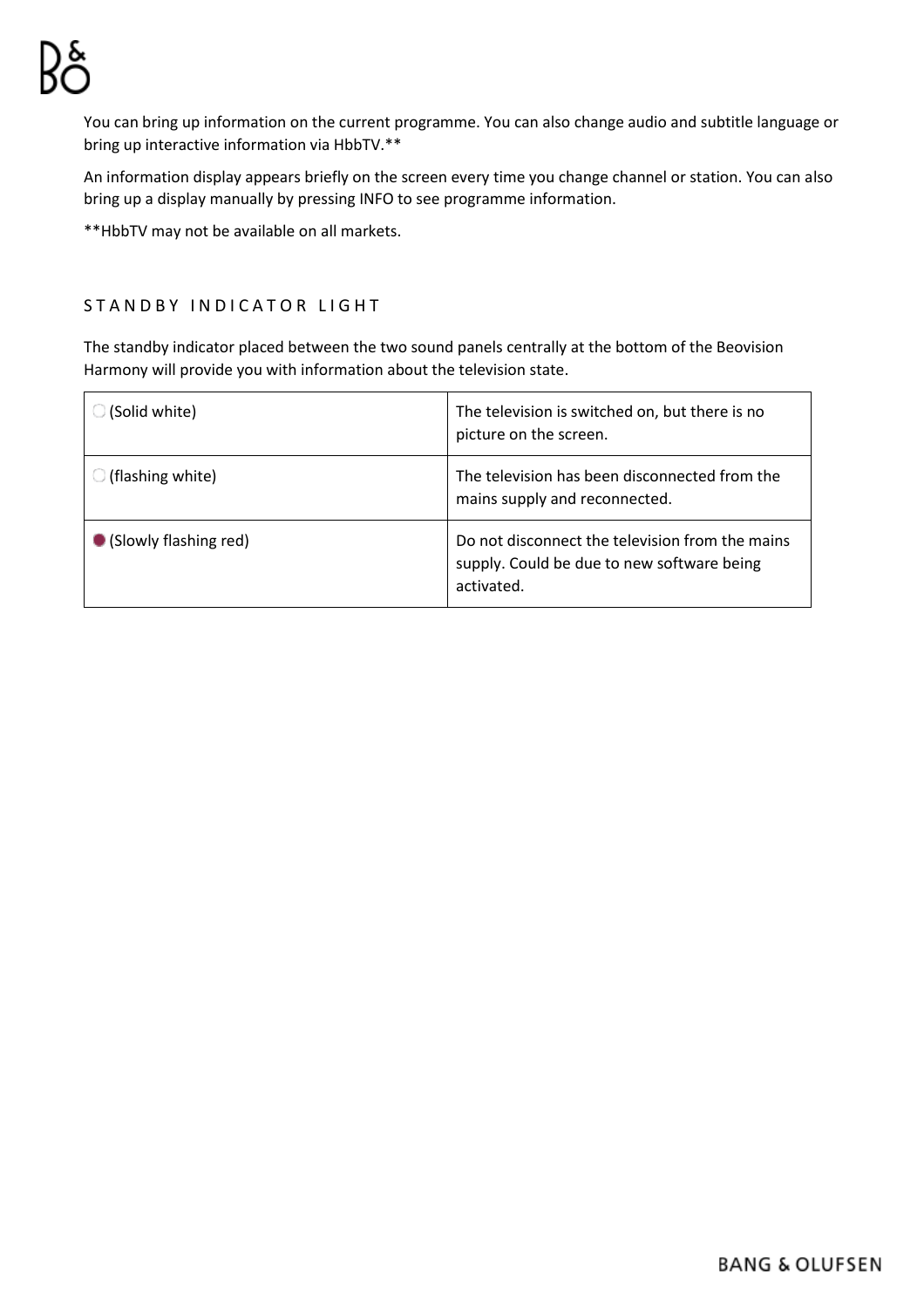# REMOTE CONTROL DEVICES

You can operate your Beovision Harmony not only with your Bang & Olufsen remote control but also with the Bang & Olufsen App.

### **Bang & Olufsen app**

Operation of your Beovision Harmony with the Bang & Olufsen App may not be available in the current software version.

You can download the Bang & Olufsen App through the illustrated QR code.



Bang & Olufsen App allows you to operate your Beovision Harmony with a smartphone or iOS tablet and is especially useful for streaming music.\* Both your Beovision Harmony and device must be on the same network.

\*Bang & Olufsen App supports smartphones with most recent iOS version or Android (version 4.0 or higher) and tablets with iOS (most recent iOS version).

Bang & Olufsen App can control your Beovision Harmony. However, it does not support all Beoremote One functions.

Note that first-time setup must be performed using Beoremote One.

# PERSONALISE THE TELEVISION EXPERIENCE

You can personalise your Beoremote One, using a Mybutton. You can save a "snapshot" of a current viewing and listening experience and thereby personalise that experience to restore it quickly with just one touch of a button. A snapshot can include the settings made for the selected source, for example, stand positions, sound mode and speaker group. You can also simply use it to activate a specific source with a Mybutton.

For information on how to activate a source directly with the TV or MUSIC button from standby, see the chapter 'SERVICE AND SOFTWARE UPDATE'.

**Save a snapshot**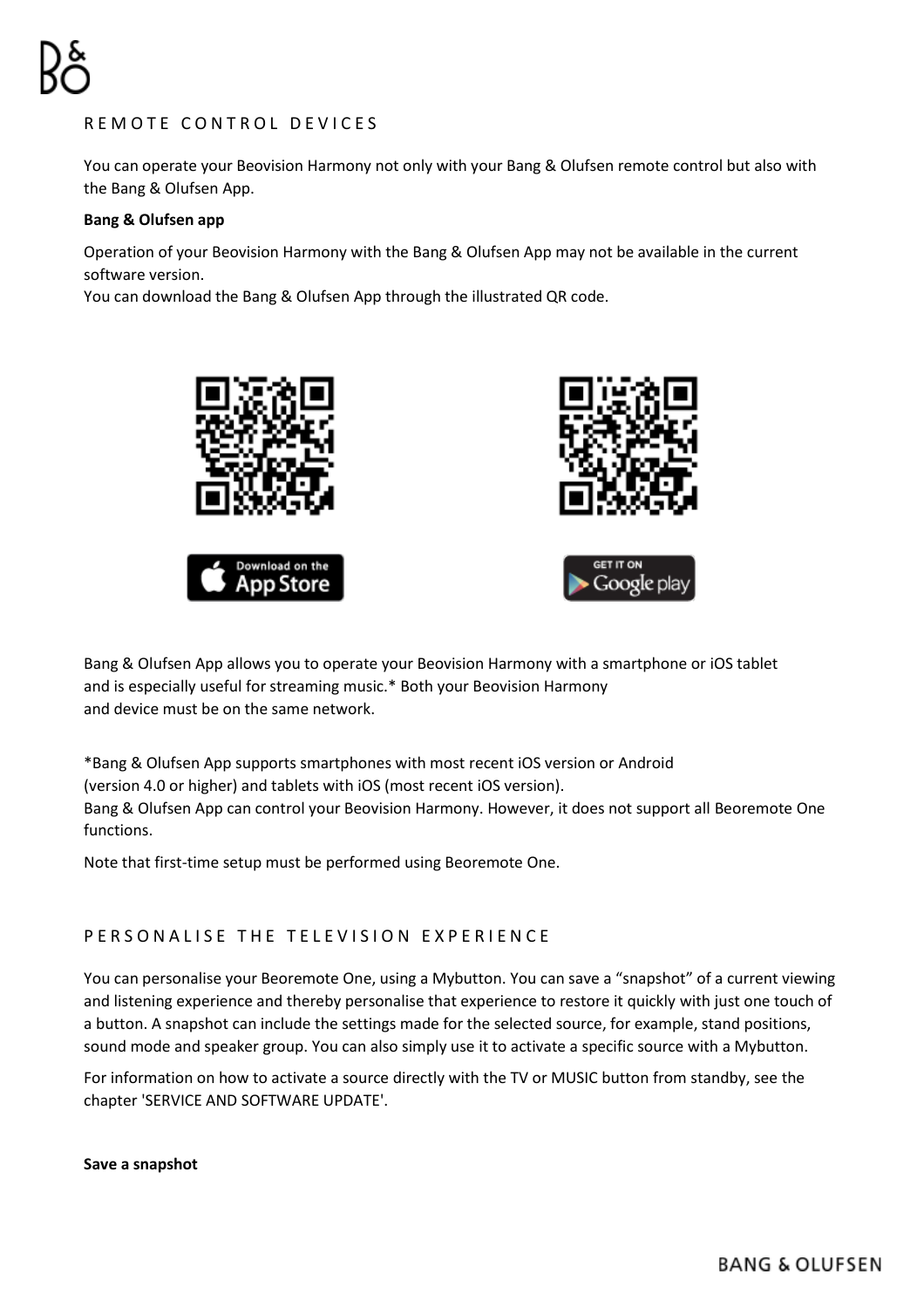You can save snapshots which can be activated by the Mybuttons. Your television must be switched on and a source must be selected.

- 1. Press and hold one of the Mybuttons, to bring up a list of items you can include in the snapshot.
- 2. Highlight the different items and press the centre button to enable or disable them.
- 3. Highlight Save and press the centre button to save the settings.

If you want to remove a snapshot from a button, you can select Clear or uncheck all items.

If you save a snapshot with a button where a snapshot has already been saved, the existing snapshot will be replaced by the new one.

### **Use a snapshot**

Use a desired snapshot when you watch television.

1. Press the button dedicated for the desired snapshot.

When you activate a saved snapshot, the settings are temporary and will be in effect until you adjust the settings, select another source, or switch the television to standby.

If the item saved as a snapshot is no longer available, the snapshot will still be activated, but the item played will follow normal source behaviour for the selected source.

# USE SPEAKER GROUPS AND SOUND MODES

You can extend your Beovision Harmony into a surround sound system by adding Beolab loudspeakers and subwoofers.

When you switch on a source, the Beovision Harmony automatically selects the appropriate sound mode for the source you are using. However, you can select another sound mode at any time. Also, when you switch on the Beovision Harmony, the Start-up speaker group is selected automatically. However, you can always select another group of activated speakers if you want to listen to music without having to sit in front of the Beovision Harmony, for example, when you sit at the dining table or in an armchair. You can adjust the settings of the sound modes and set up speaker groups. For more information about sound modes and speaker groups, see the chapter 'SOUND SETTINGS'.

When you configure a source, you can set a sound mode to be selected automatically each time you switch on the source. For information about preset selection, you can read about speaker groups in the chapter 'SOUND SETTINGS'.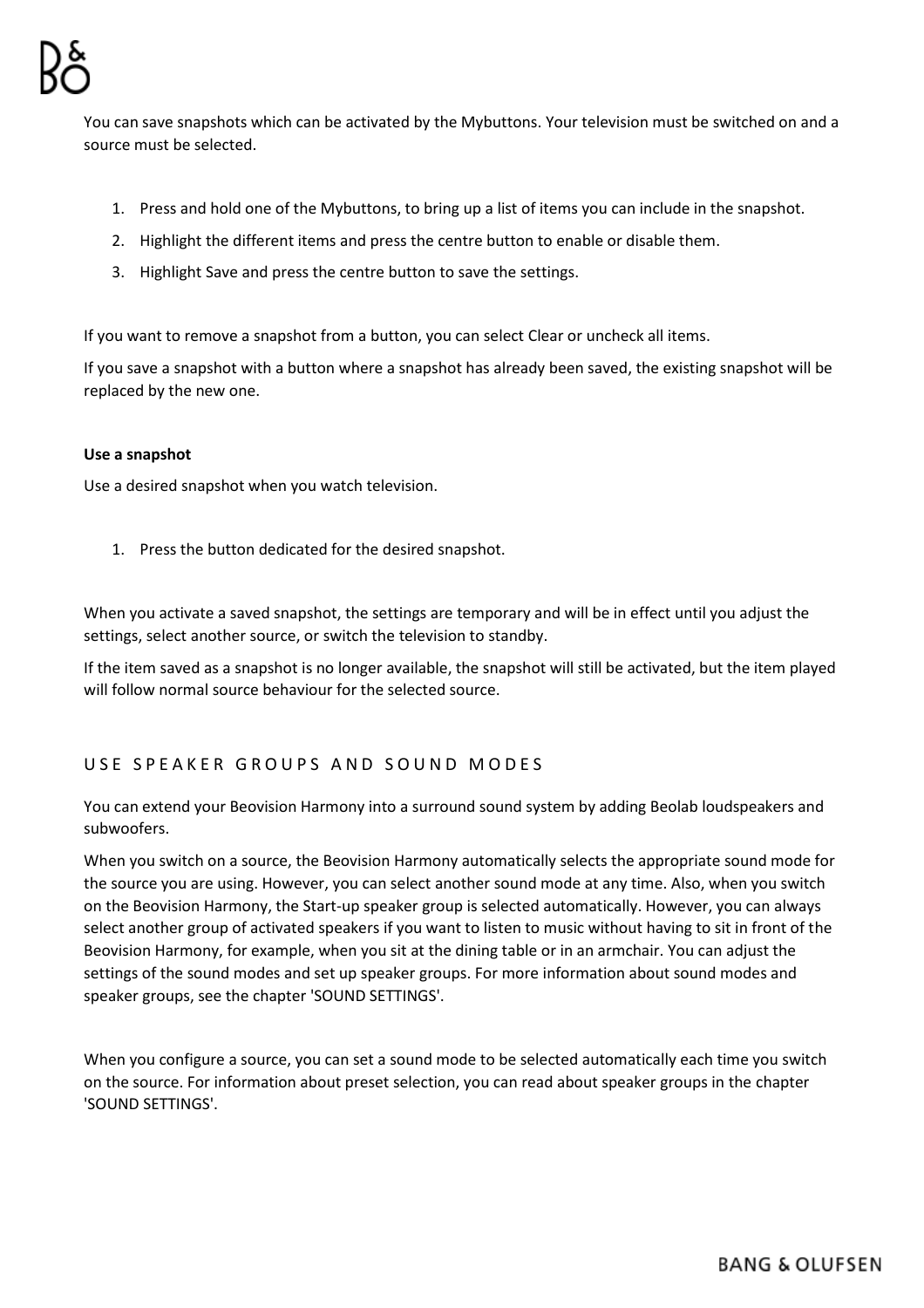#### **Select a sound mode**

You can select the sound mode that suits the source you are using.

- 1. Press LIST, then  $\sim$  or  $\vee$  to bring up Sound in the BeoRemote One display and press the centre button.
- 2. Press  $\wedge$  or  $\vee$  to highlight the sound mode you want and press the centre button.
- 3. Press  $\leftarrow$  to remove Sound from the display.

#### **Select a speaker group**

Select the speaker group that suits your listening position.

- 1. Press LIST, then  $\sim$  or  $\vee$  to bring up Speaker in the BeoRemote One display and press the centre button.
- 2. Press  $\triangle$  or  $\triangle$  to highlight the speaker group you want and press the centre button. The selected speakers cut in automatically.
- 3. Press  $\leftarrow$  to remove Speaker from the display.

# CONNECT PRODUCTS

Connect other products such as HDMI sources, speakers or a computer. In Device Connector selected in the Home menu, you can see a list of connected products.

#### **HDMI sources**

Connect external HDMI sources, such as a set-top box, computer or game console. All products connected to the television can be configured. For more information, see the chapter 'SET UP CONNECTED PRODUCTS'.

Depending on the product you connect to the television, different cables and maybe also adaptors are needed. If you have more than one type of products that need a PUC socket, you must buy an extra PUC cable. Cables and adaptors are available from your Bang & Olufsen retailer.

#### **Connect a HDMI source...**

- 1. Connect the cable to the appropriate socket on the digital product.
- 2. Run the cable to a HDMI IN socket on the Soundcenter. It is recommended to use one of the HDMI A-D sockets to be able to operate the source with your Bang & Olufsen remote control.
- 3. To enable operation of the digital product with your Bang & Olufsen remote control, connect an IRtransmitter to one of the PUC sockets and attach it to the IR-receiver of the digital product. Find more information about IR-transmitters under 'IR-transmitters' in this chapter.
- 4. Turn on the digital product to activate the device setup wizard.
- 5. Follow on-screen instructions to configure the source.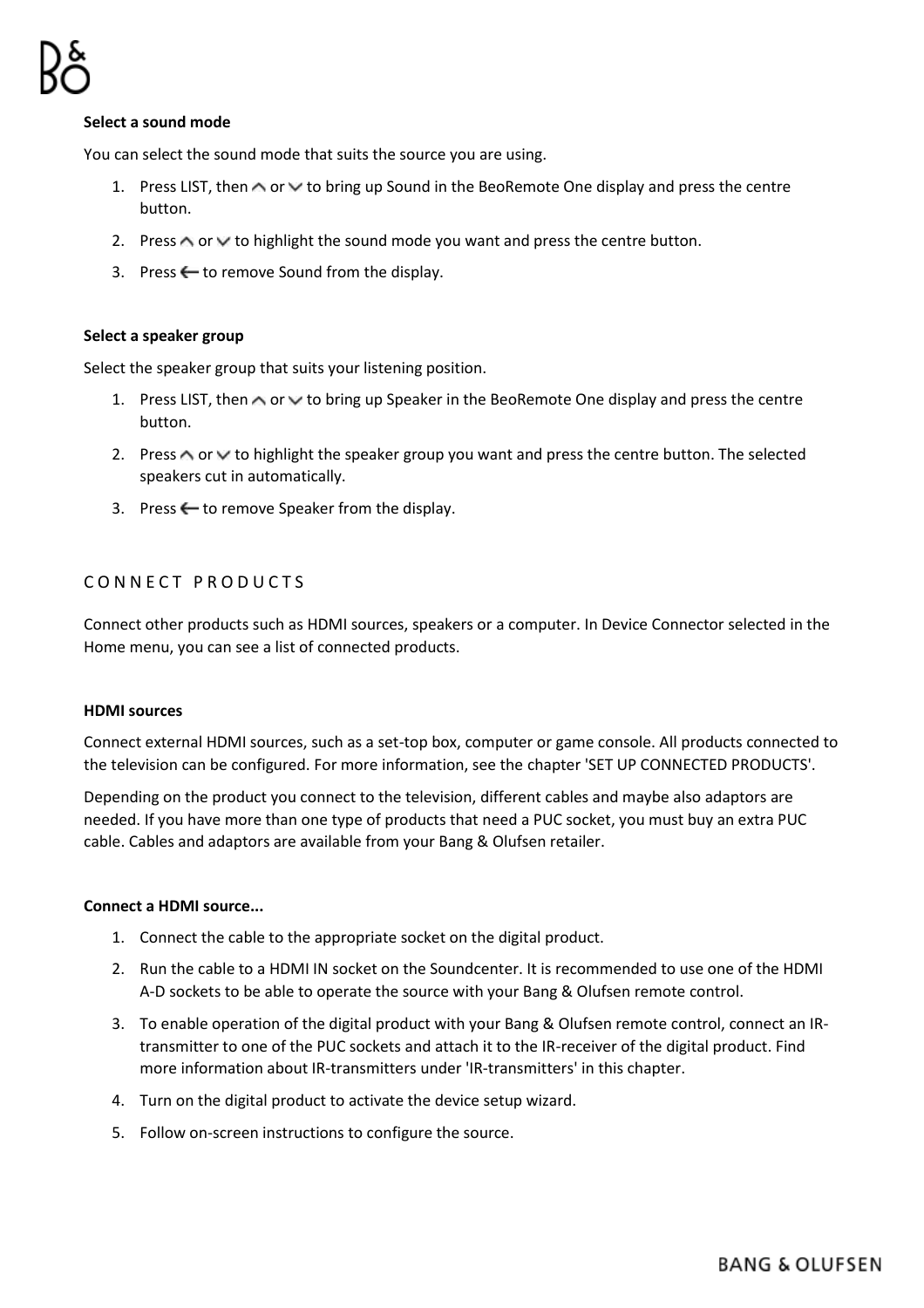#### **Connect a camera...**

- 1. Connect the cable to the appropriate socket on the camera.
- 2. Run the cable to a HDMI IN socket on the television screen.
- 3. Follow on-screen instructions to configure the source.

#### **Computer**

- 1. Using the appropriate type of cable, connect one end to the HDMI output socket on your computer, and the other end to a HDMI IN (HDMI A-D) socket on the Soundcenter.
- 2. Follow on-screen instructions to configure the source.

#### **Bluetooth sources**

You can use Bluetooth to stream from any music source or directly from your hand-held device. Connect your device via Bluetooth to the television, refer to LG instructions.

#### **Analogue audio source**

You can connect one analogue audio source. To configure products connected to the Beovision Harmony, see the chapter 'SET UP CONNECTED PRODUCTS'.

Disconnect all systems from the mains before you connect additional products.

- 1. Connect the cable to the appropriate socket on the product you wish to connect.
- 2. Run the cable to the LINE-IN socket on the television.
- 3. Reconnect the television and the connected products to the mains.

Different adaptors and possibly also cables are needed. Cables and adaptors are available from your Bang & Olufsen retailer.

#### **IR-transmitters**

To operate non-Bang & Olufsen products with a Beoremote One, attach a Bang & Olufsen IR-transmitter on your non-Bang & Olufsen product and then connect it to one of the sockets marked PUC on the connection panel. Attach the transmitter near the IR-receiver on the connected product to ensure remote control operation. Before attaching the transmitter permanently, check that you can operate the product menus on the TV screen using BeoRemote One.

When you set up the transmitter to a selected PUC socket in the Sources menu found under Sound & BeoLink... in the Bang & Olufsen TV App, the settings for the IR-transmitter can be made. However, it is possible to perform a manual setup of the socket if alternative settings are required.

For an extra PUC cable, contact your Bang & Olufsen retailer.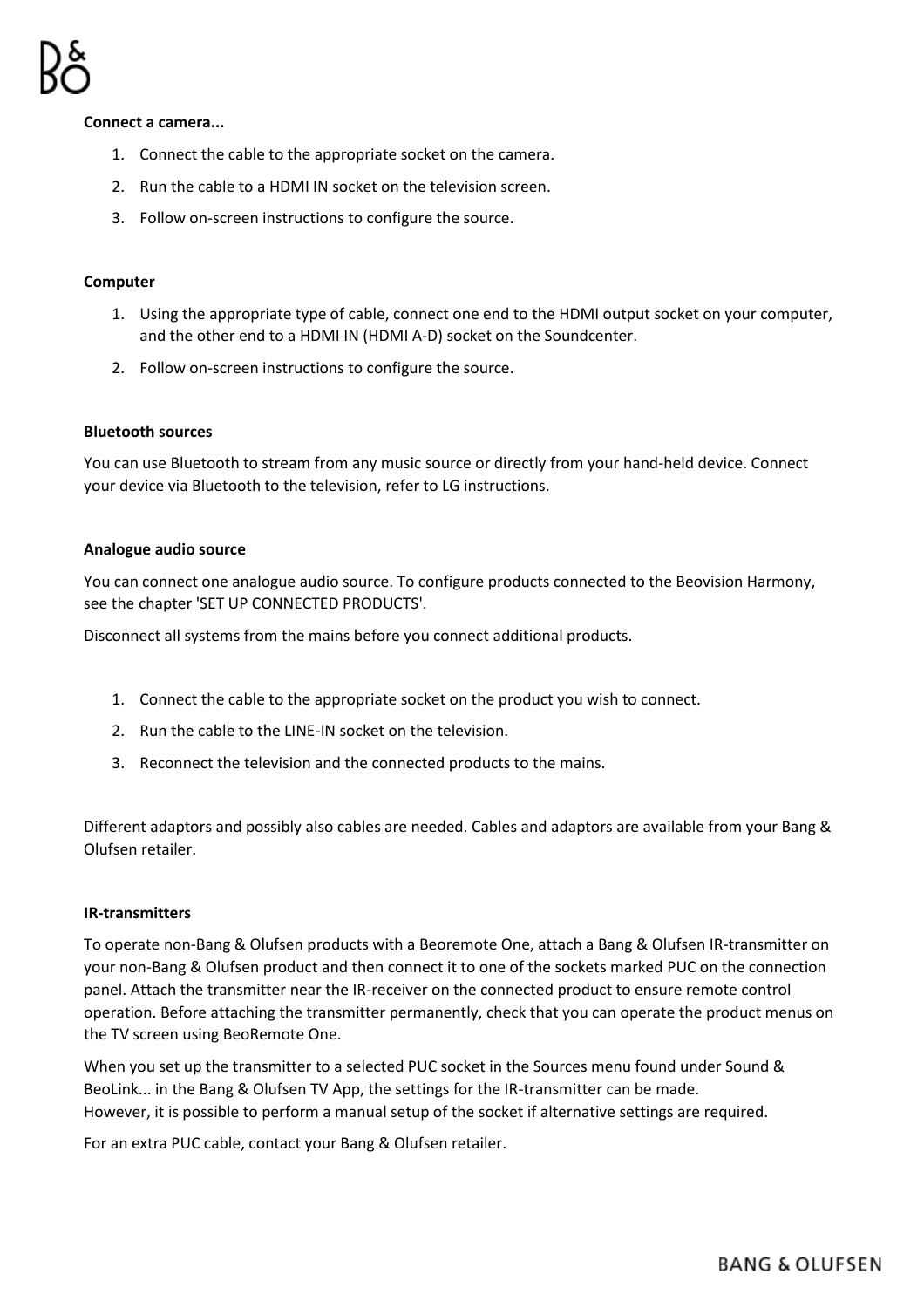For information about download of Peripheral Unit Controller (PUC) tables for set-top boxes, see the chapter 'SET UP CONNECTED PRODUCTS'.

#### **Speakers**

You can connect up to eight wired speakers and subwoofers to the television using Power Link cables.

In addition, you can connect up to eight speakers wirelessly, including subwoofers. For more information about setting up wireless speakers, see the chapter 'SOUND SETTINGS'.

Disconnect all systems from the mains before you connect additional products.

Depending on the type of speakers you connect to the television, different cables and maybe also adaptors are needed. Cables and adaptors are available from your Bang & Olufsen retailer.



The illustration shows an example of a speaker setup with two front speakers, two daisy-chained rear speakers and a subwoofer.

#### **Connect speakers...**

- 1. Connect a Power Link cable to the appropriate socket on the speakers you wish to connect to the Soundcenter.\*
- 2. Run the cables to available sockets marked PL 1–4 on the television.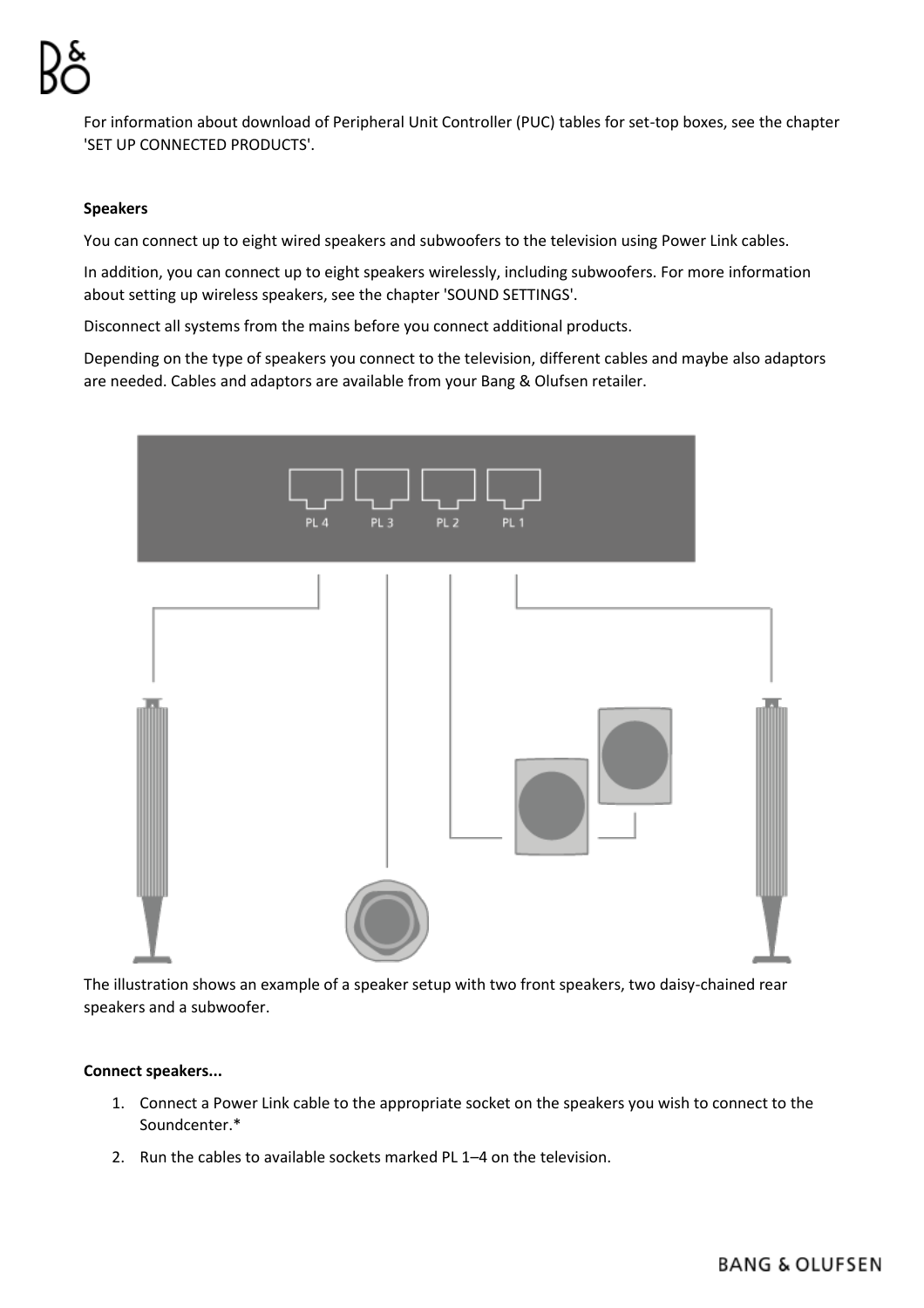- 3. Connect a Power Link cable to the appropriate sockets on a subwoofer.
- 4. Run the cable to an available socket marked PL 1–4 on the television.
- 5. Reconnect the television and the connected speakers to the mains.

\*Remember to set the switch on the speaker for left and right position on the speakers depending on whether your speaker is positioned on the left or right of your listening position.

If you want to connect two speakers to one PL socket on the Soundcenter and it is not possible to loop the cable between the speakers, an extra splitter is needed, contact your Bang & Olufsen retailer for more information.

# OPERATE CONNECTED PRODUCTS

The built-in Peripheral Unit Controller (PUC) acts as an interpreter between connected video products, such as a set-top box, video recorder or Blu-ray player, and your Bang & Olufsen remote control.

Download a Peripheral Unit Controller (PUC) table and use the Bang & Olufsen remote control to gain access to the functions offered by your non-Bang & Olufsen product. For information on how to download a PUC table, see the chapter 'SERVICE AND SOFTWARE UPDATE'.

For instructions in the various functions offered by your product, see the product's own guide.

Some features and functions of the Beovision Harmony may not be available when non-Bang & Olufsen products are connected. Not all connected video products are supported by Bang & Olufsen. For more information about supported products, contact your Bang & Olufsen retailer.

#### **Operate other products with Beoremote One**

Some functions are available directly via Beoremote One when you switch on the products. Additional functions are available via the LIST button in the remote control display.

- 1. Press TV to bring up sources in the Beoremote One display, then  $\sim$  or  $\vee$  to highlight the source name configured for a connected product, for example, HDMI A.
- 2. Press the centre button to switch it on.
- 3. Press LIST to bring up a list of source related functions.
- 4. Press  $\triangle$  or  $\vee$ , then the centre button to activate the function you want.

To bring up a favourite source quickly, you can save the source on one of the MyButtons on Beoremote One. For more information, see the chapter 'PERSONALISE THE TV EXPERIENCE'.

# MUSIC AND VIDEO SERVICES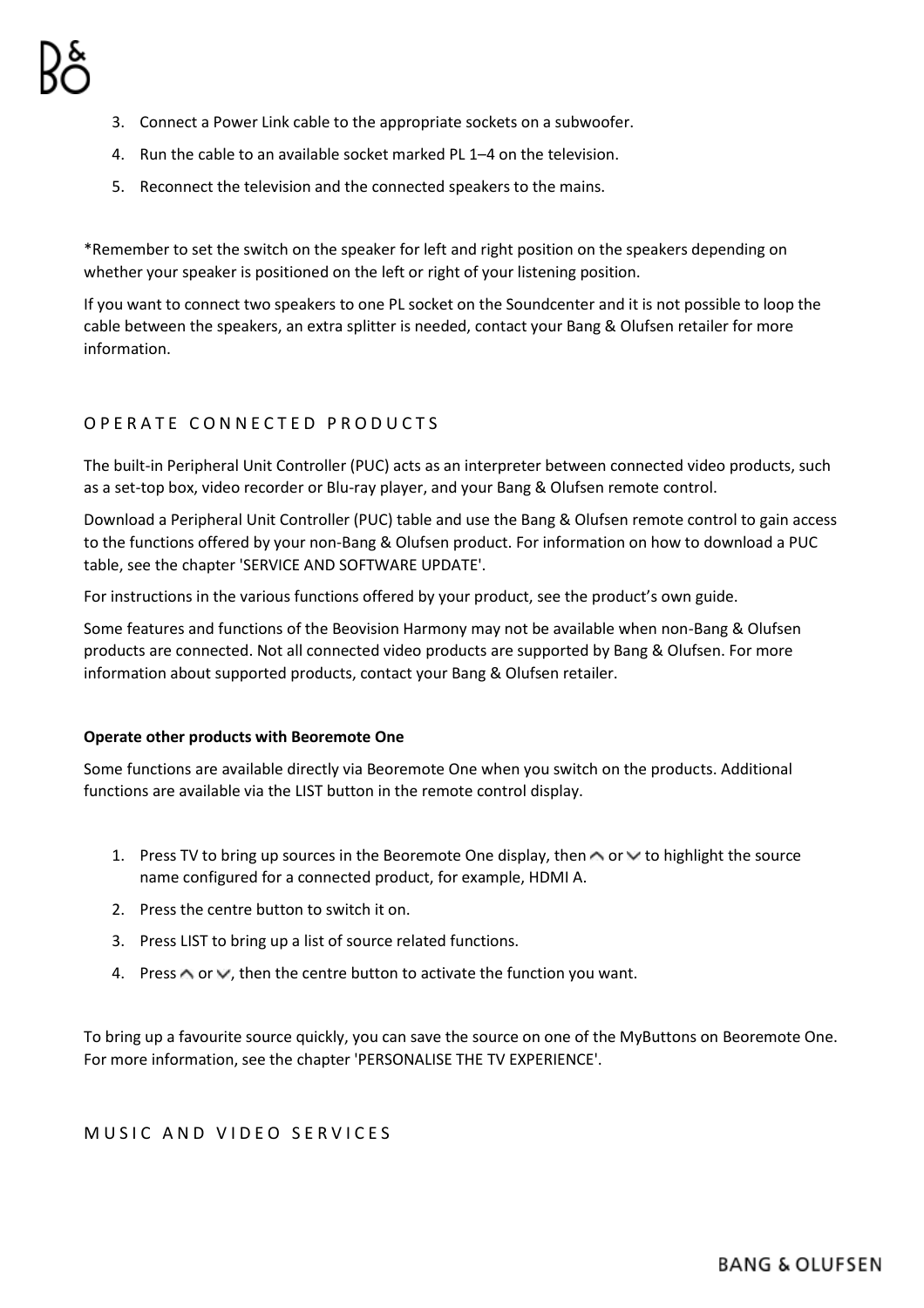Access Deezer and TuneIn, audio sources built into the Soundcenter, if you have the required subscriptions, and enjoy music for every occasion.

To use music or video services, your Beovision Harmony must be connected to the Internet. For more information about network, see the chapter 'NETWORK SETTINGS'. Note, that all LG sources are automatically displayed under the TV list.

Not all services are available on all markets.

### **Bring up a music service**

Bring up and activate a service to listen to music of your choice. The services are available via your remote control or via apps in the Home menu.

- 1. Press  $\triangle$  and use the arrow buttons to highlight a service available as an app, then press the centre button, or...
- 2. ... press MUSIC to bring up sources in the Beoremote One display and  $\sim$  or  $\vee$  to highlight the source name dedicated to the service you want to activate then press the centre button.
- 3. If necessary, enter user name and password for the relevant account.

### **Bring up a video service**

Bring up and activate a service to watch video of your choice. The services are available via your remote control or via apps in the Home menu.

- 1. Press  $\bigcirc$  and use the arrow buttons to highlight a service available as an app, then press the centre button, or...
- 2. ... press TV to bring up sources in the Beoremote One display and  $\wedge$  or  $\vee$  to highlight the source name dedicated to the service you want to activate then press the centre button.
- 3. If necessary, enter user name and password for the relevant account.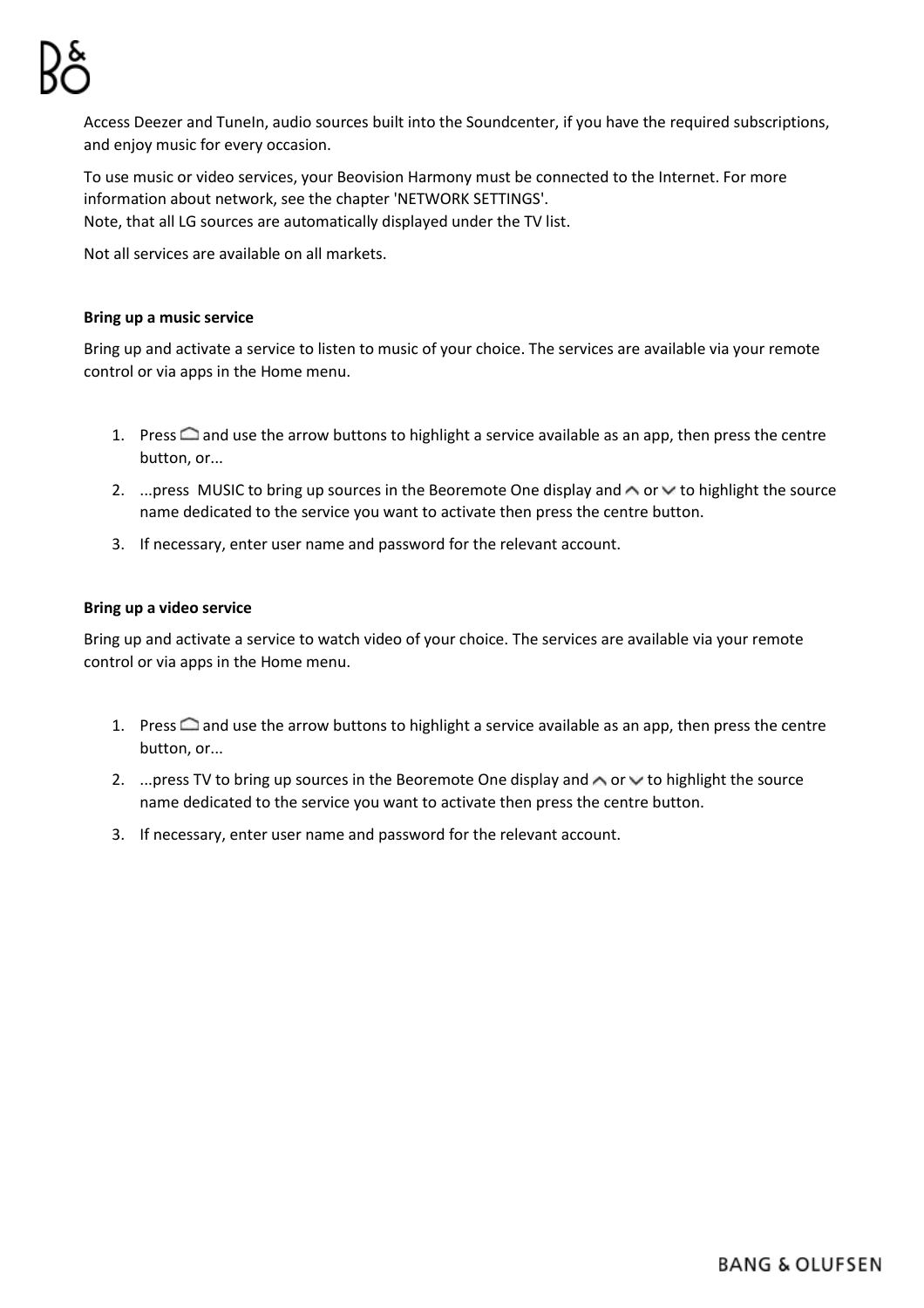# **MAINTENANCE**

Regular maintenance, such as cleaning, is the responsibility of the user.

#### **Screen**

Gently wipe the screen using a soft/dry cloth. Make sure to use just enough water or cleaning fluid to wipe the screen without leaving streaks or traces. Do not spray water or cleaner directly onto the TV screen.

For full instructions related to the maintenance of the screen, please go to the LG site: <https://www.lg.com/common/index.jsp>

- 1. Select country
- 2. Select Home > Support > Downloads > Manuals
- 3. Enter model number
- 4. Then you have the guide for your LG screen.

#### **Cabinet and controls**

Wipe dust off the surfaces using a dry, soft cloth. To remove stains or dirt, use a soft, damp cloth and a solution of water and mild detergent, such as washing-up liquid.

#### **Speaker covers**

During cleaning it is recommended to remove the speaker cover. Carefully remove the speaker cover by supporting it in the side and at the bottom.

#### **Wooden speaker cover**

Use a brush with soft bristles for dust removal in grooves. Do not use a cloth. Be aware that the wood is sensitive to shock, impact and high humidity.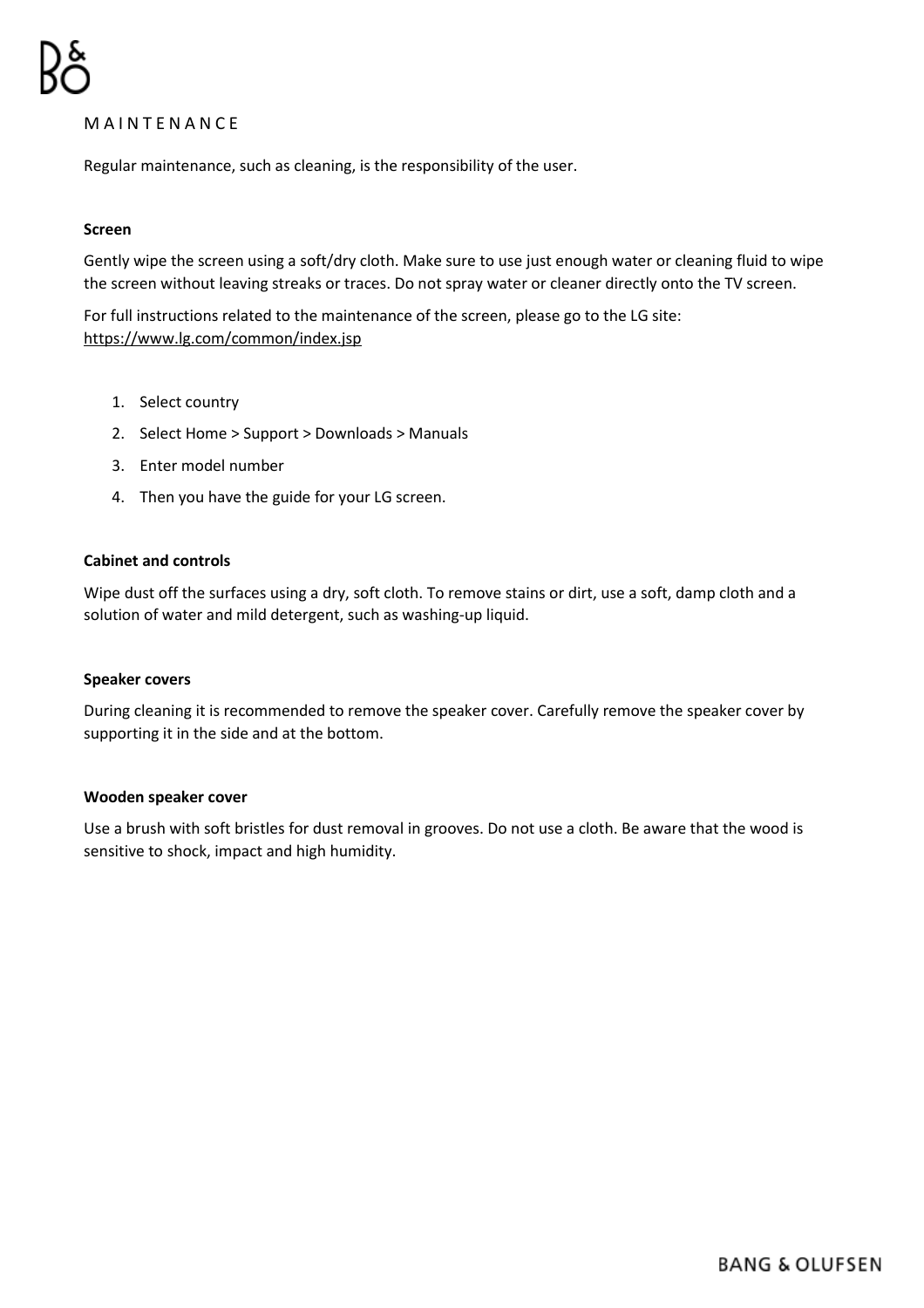# **M A K E S E T T I N G S**

# SET UP CONNECTED PRODUCTS

If you connect additional video products to your sound center, then you can set up the products in the Sources menu.

When the Beovision Harmony is switched on and you connect additional products to an HDMI IN socket, the television will detect an unconfigured source. A message appears on the screen and you can follow onscreen instructions to configure the source.

Registering a product connected to the television enables you to operate it with your Beoremote One. However, for this, you must use one of the HDMI A-D sockets placed on the back of the Sound center in combination with a PUC socket and an IR-transmitter.

Sources have default settings, for example, sound modes and speaker groups that suit most situations but you can change these settings if you wish.

- 1. Press  $\bigcirc$  to bring up the Home menu.
- 2. Use the arrow buttons to select the Bang & Olufsen TV App and press the centre button.
- 3. Press  $\wedge$  or  $\vee$  to select Sound & BeoLink... and press the centre button.
- 4. Press  $\land$  or  $\lor$  to select Sources and press the  $\geq$  button.
- 5. Press  $\wedge$  or  $\vee$  to select a source and press the centre button.
- 6. Follow on-screen instructions.

You can give the source the name you want to appear in the source list if you select Name, press the centre button and follow on-screen instructions.

\*This change is also be reflected in your Beoremote One display.

In the **Device setup** menu you set up the connected product to a peripheral unit controller (PUC\*) table and a PUC socket and select if you want the product to switch to standby automatically.

\*The peripheral unit controller enables you to operate a connected non-Bang & Olufsen product with the Bang & Olufsen remote control. The peripheral unit controller built into your Beovision Harmony "translates" signals from the remote control into signals understood by the connected product. For the "translation" to take place correctly, the appropriate PUC table must be downloaded into your Beovision Harmony.

You can set a speaker group to be activated when you select the source. For information about sound modes and speaker groups, see the chapter 'SOUND SETTINGS'.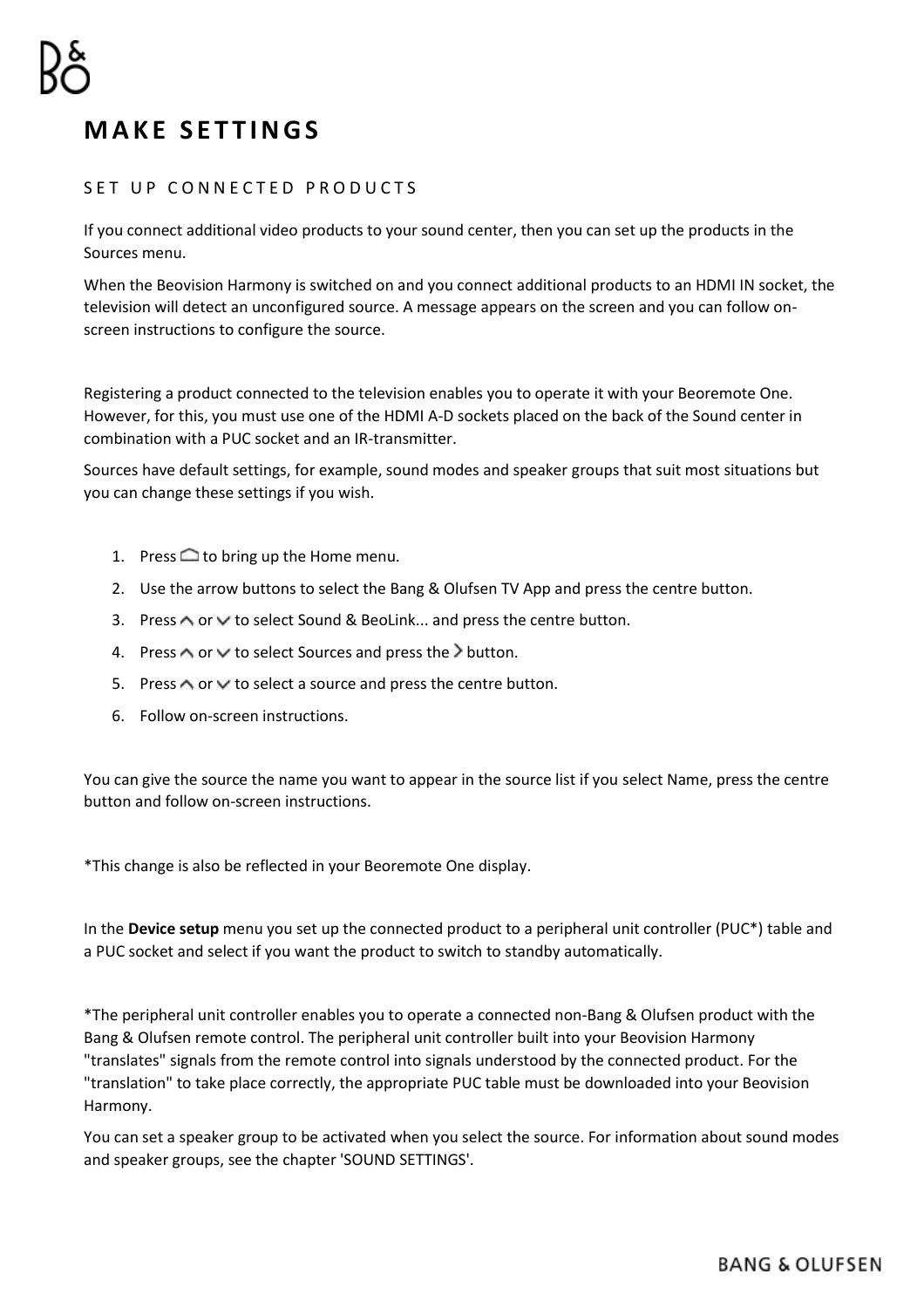The sources are brought up on the Beoremote One display using the TV and MUSIC buttons.



In the Beoremote One Lists menu, you can select in which list on your Beoremote One you want this source to appear (TV, MUSIC, both or none).

Note: If you install an app in the webOS, it is automatically displayed in the TV list.

You can also enable or disable the HDMI Control of your device. Different vendors have their own implementation of the control via HDMI. If you are controlling this device via PUC control, we recommend disabling it.

# SOUND SETTINGS

Add Beolab speakers and subwoofers to your Beovision Harmony wired or wirelessly and you can have a surround sound system which fits easily into your living room. You get the best sound experience in the area bounded by the speakers.

When you connect additional speakers to your Soundcenter, wired speakers are automatically detected. Wireless speakers must be scanned first for the Soundcenter to detect them.

To scan for wireless speakers, press  $\bigcirc$ , select the Bang & Olufsen TV App and then *Scan for Wireless Speakers* and follow on-screen instructions.

A message appears on the screen and you can follow on-screen instructions to configure the speaker. You can also create speaker groups to customise the speaker setup for listening positions other than the one in front of the Beovision Harmony, for example, at the dining table or in an armchair.

1. Press  $\bigcirc$  to bring up the Home menu.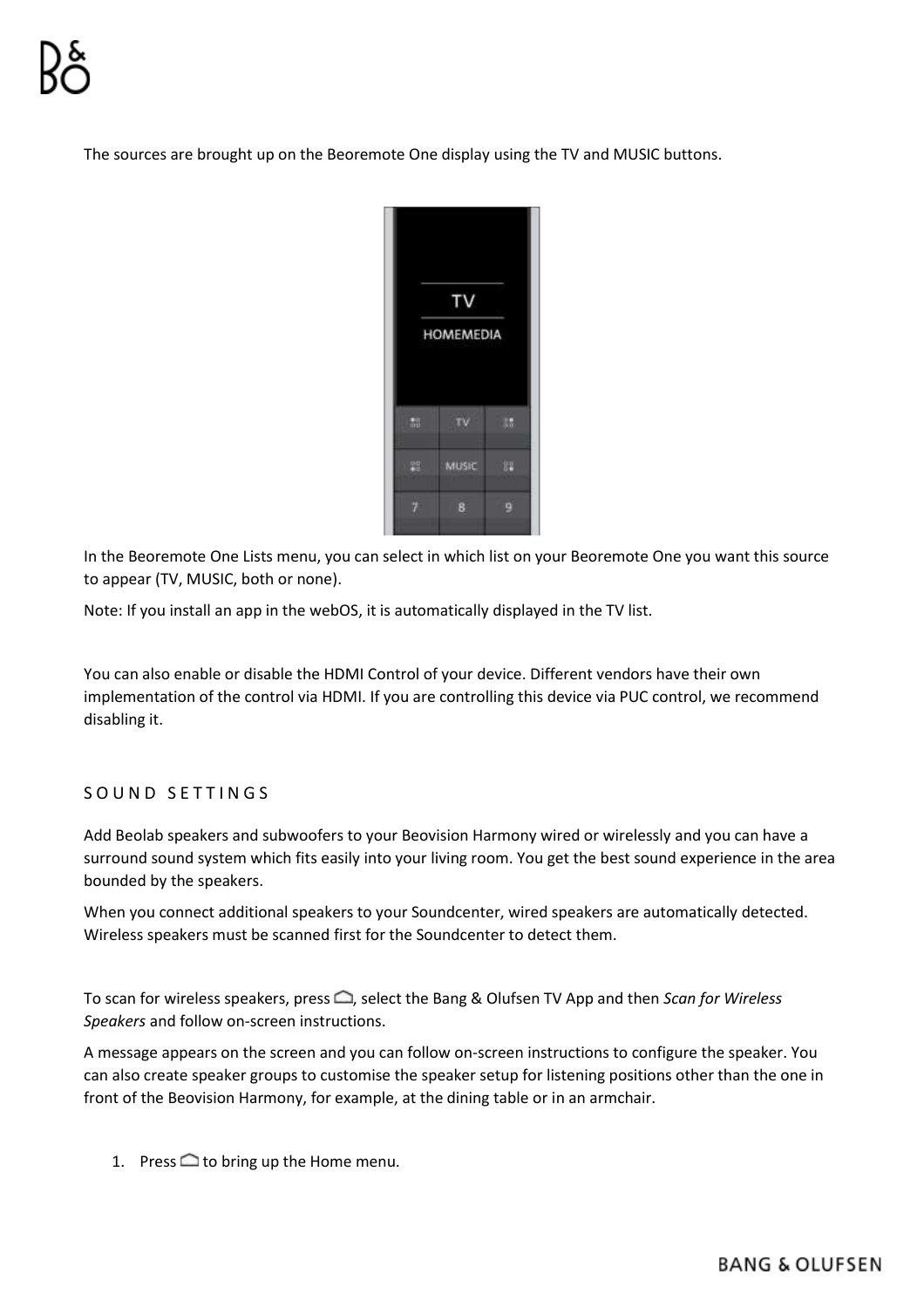- 2. Use the arrow buttons to select *the Bang & Olufsen TV app* and press the centre button.
- 3. Press  $\wedge$  or  $\vee$  to select *Sound & BeoLink...* and press the centre button.
- 4. Press  $\land$  or  $\lor$  to select *Sound* and press the  $\geq$  button.
- 5. Press  $\triangle$  or  $\vee$  to select a *Speaker Groups* and press the centre button.
- 6. Follow on-screen instructions.

Sound settings are preset from the factory to neutral values which suit most types of programmes. However, if you wish, you can adjust these settings to your liking. Adjust sound settings such as volume, bass and treble and, for wired speakers, enable eco mode. You can also look up information about the chosen sound settings and reset the sound settings to default values. In the Sound menu you can also find the Speaker connections menu, where you can set up both wired and wireless speakers.

For more about daily use of speaker groups, see the chapter 'USE SPEAKER GROUPS AND SOUND MODES'.

Your content provider may have prohibited distribution of digital wireless sound to your speakers. You must then use wired Power Link connected speakers instead.

For advanced information about sound settings, see the Technical Sound Guide on the Bang & Olufsen websit[e www.bang-olufsen.com/guides](http://www.bang-olufsen.com/guides)

#### **Sound modes**

The Beovision Harmony has several sound modes optimised for different types of programmes and sources.

The sound modes are designed by sound engineers to suit all situations. However, if you wish, you can adjust the values in the sound modes to your liking in the Sound modes menu. The sound modes have predefined names. For example, use Movie when watching from a Blu-ray player or use Game to enhance the sound when using a game console. The Custom sound mode can be set up if you wish to define a new type of use and settings.

If you wish to reset a sound mode to default values, you must select RESET in the specific sound mode's setup menu and confirm that you wish to reset the values.

You can bring up a list of sound modes on the Beoremote One display by finding Sound in the BeoRemote One LIST menu and pressing the centre button. From here, you can select a desired sound mode.

For information about selecting a specific sound mode for a source, see the chapter 'SET UP CONNECTED PRODUCTS'.

#### **Speaker groups**

In the *Speaker Groups* menu, you can make different speaker groups for different listening positions or loudspeaker combinations. This means that you can use your speakers differently in different scenarios.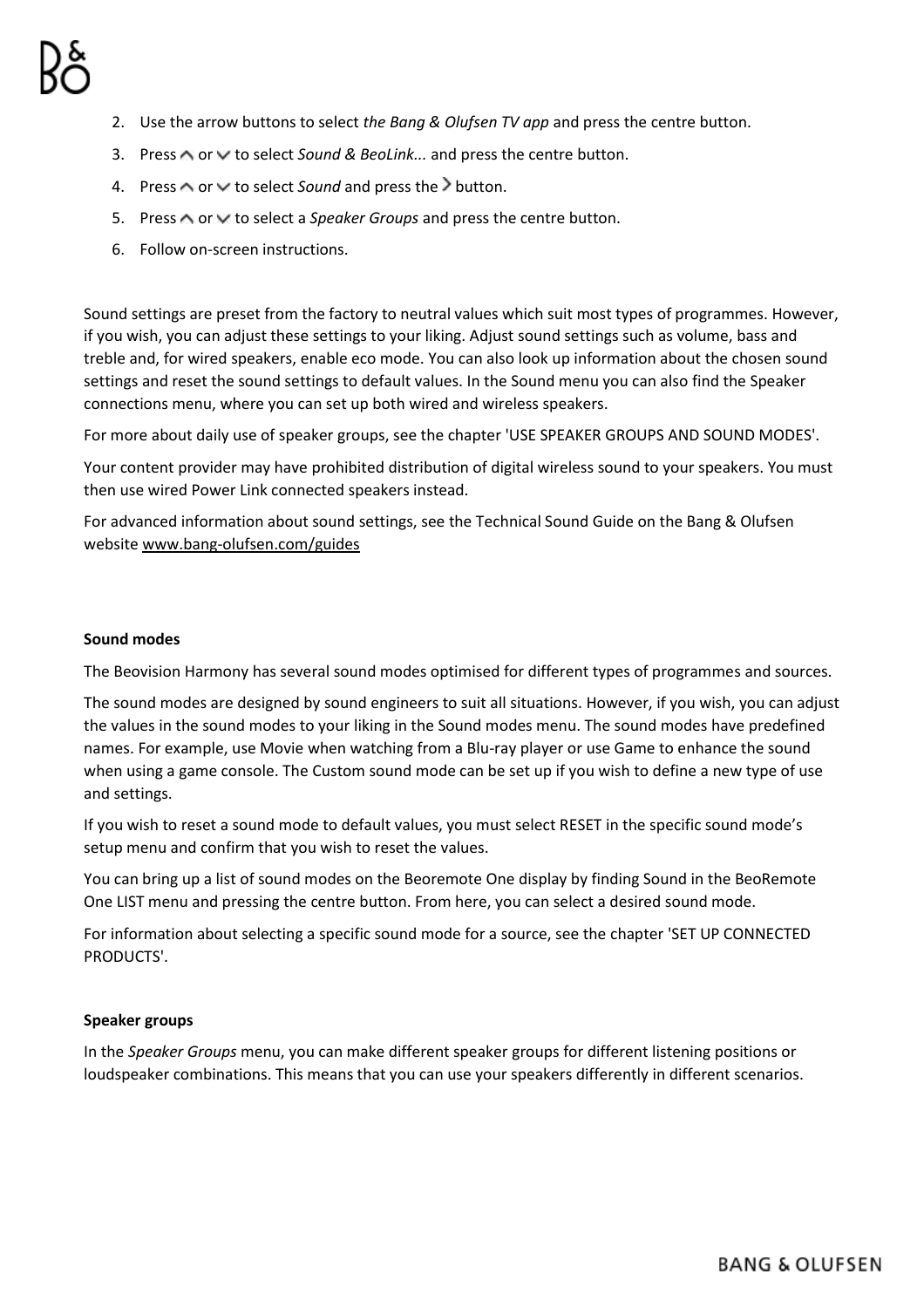

In scenario 1 in the illustration, the right speaker in the top may be set up as a right front speaker when you watch television from the couch, whereas in scenario 2, the same speaker may function as a right surround speaker when you sit in the armchair listening to music. The same speaker has different roles in the different speaker groups, and in some speaker groups, the speaker may not be included.

For each group, you must assign roles to the speakers, set the distance between the speakers and your listening position and calibrate the speaker level. It is possible to set distances and speaker levels for each speaker group manually via the *Speaker Groups* menu.

You access a *Speaker Group Configuration* menu from the Home menu if you press **and select the Bang &** *Olufsen TV App*, then *Speaker Group Configuration* . Follow on-screen instructions to create or edit a speaker group. For more advanced speaker group settings, press and select *the Bang & Olufsen TV App*, then select *Sound & BeoLink...* then *Sound* and set up speaker groups.

You can name the speaker groups or delete groups you do not want to keep. The *Start-up* speaker group has a predefined name and you can set up the group for when you sit in front of the Beovision Harmony.

- To bring up settings for a speaker group, highlight the group and press the centre button.
- To create a new speaker group, highlight *NEW* and press the centre button. The new group has settings according to the currently playing speaker group. You can change these to your preferred settings.
- To rename a speaker group, bring up the group, highlight *Name*, press the centre button and follow on-screen instructions.
- To delete a speaker group, bring up the group, highlight *DELETE*, press the centre button and follow on-screen instructions.
- To activate a speaker group, press LIST on the remote control, select *Speaker* and then the desired group.

You cannot rename or delete the *Start-up* speaker group.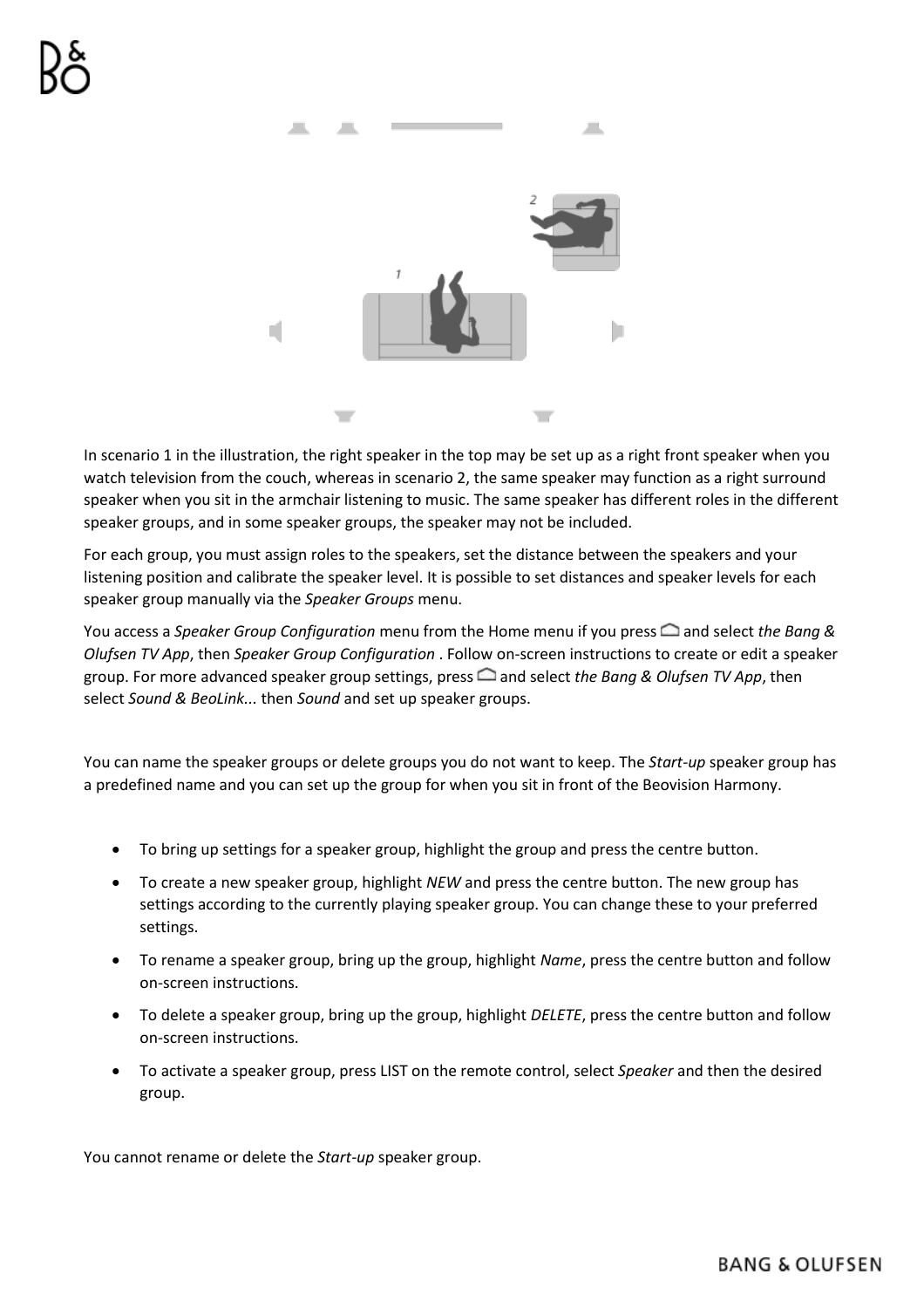Some advanced Bang & Olufsen speakers support preset selection. The preset number is found in the app for the speaker. You decide which preset should be activated when you select a speaker group.

#### **Speaker roles**

Assigning roles to the connected loudspeakers allows you to specify the speakers' function in a surround sound system and the number of speakers to be used. Use the arrow buttons to select each of the connected speakers and to highlight a speaker role, then press the centre button. As you move from speaker to speaker, a sound is produced to indicate the speaker to be set up.



#### Example of TV viewing illustrated:

| Speaker A | Left front         |
|-----------|--------------------|
| Speaker B | Subwoofer          |
| Speaker C | Centre front       |
| Speaker D | <b>Right front</b> |
| Speaker E | Right surround     |
| Speaker F | Right back         |
| Speaker G | Left back          |
| Speaker H | Left surround      |

#### **Volume**

Adjust the volume level of the Beovision Harmony.

The volume level you set here is the volume level the Beovision Harmony will start at each time you switch it on, no matter which volume level it was at when you switched it off.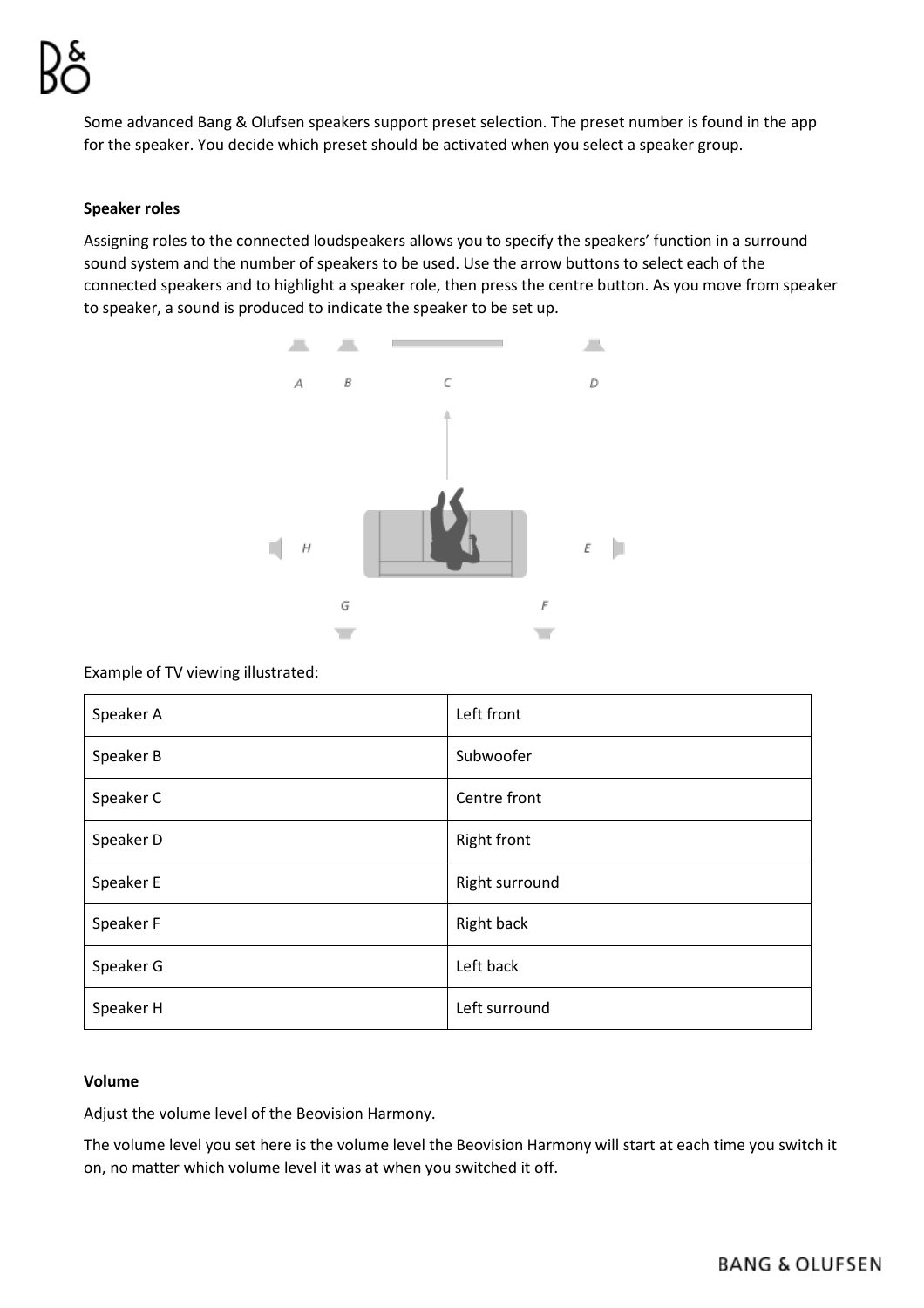Here you also set the highest volume level allowed in normal usage. This can be used to limit the maximum output of the Beovision Harmony.

#### **Bass and treble**

In the *Bass and Treble* menu, decrease or increase the bass level and the treble level.

#### **Activate loudness**

The human ear is less sensitive to low frequencies when they are played at low volume levels. In other words, when you lower the volume, the less bass you can hear. The *Loudness* function counteracts this effect.

As you reduce the volume, the bass and treble levels are automatically increased to compensate for your reduced perception in the outer frequency bands.

#### **Eco mode**

Make power saving settings for sound in the *Eco Mode* menu.

If you enable eco mode, the speakers that do not receive a signal when the Beovision Harmony is on automatically switch off. Wireless speakers are not switched off when they do not receive signals from the Beovision Harmony.

#### **Speaker connections**

Set up speakers wired or wirelessly.

#### **Wired speakers**

When setting up wired speakers, you must select which speakers you have connected to each Power Link (PL) socket in the *Speaker connections* menu.\*

\*If all Power Link sockets with connected speakers are not shown in the *Speaker Connections* menu, you can select *SHOW ALL* and press the centre button to show all Power Link sockets.

Important! If you select *Line* as speaker type in the *Speaker Connections* list, the volume will be very loud and you cannot adjust volume with your BeoRemote One. You must use the product's own remote control. '*Line*' is used for, for example, non-Bang & Olufsen amplifiers.

#### **Wireless speakers**

If you have wireless speakers in your setup, the Beovision Harmony automatically scans for wireless speakers and associate the detected speakers with wireless Power Link channels during first-time setup. However, you can also scan for wireless speakers and associate the detected speakers with the Soundcentre's wireless Power Link channels manually if you press  $\bigcirc$ , select *Settings*, then *Scan for wireless speakers* and follow onscreen instructions.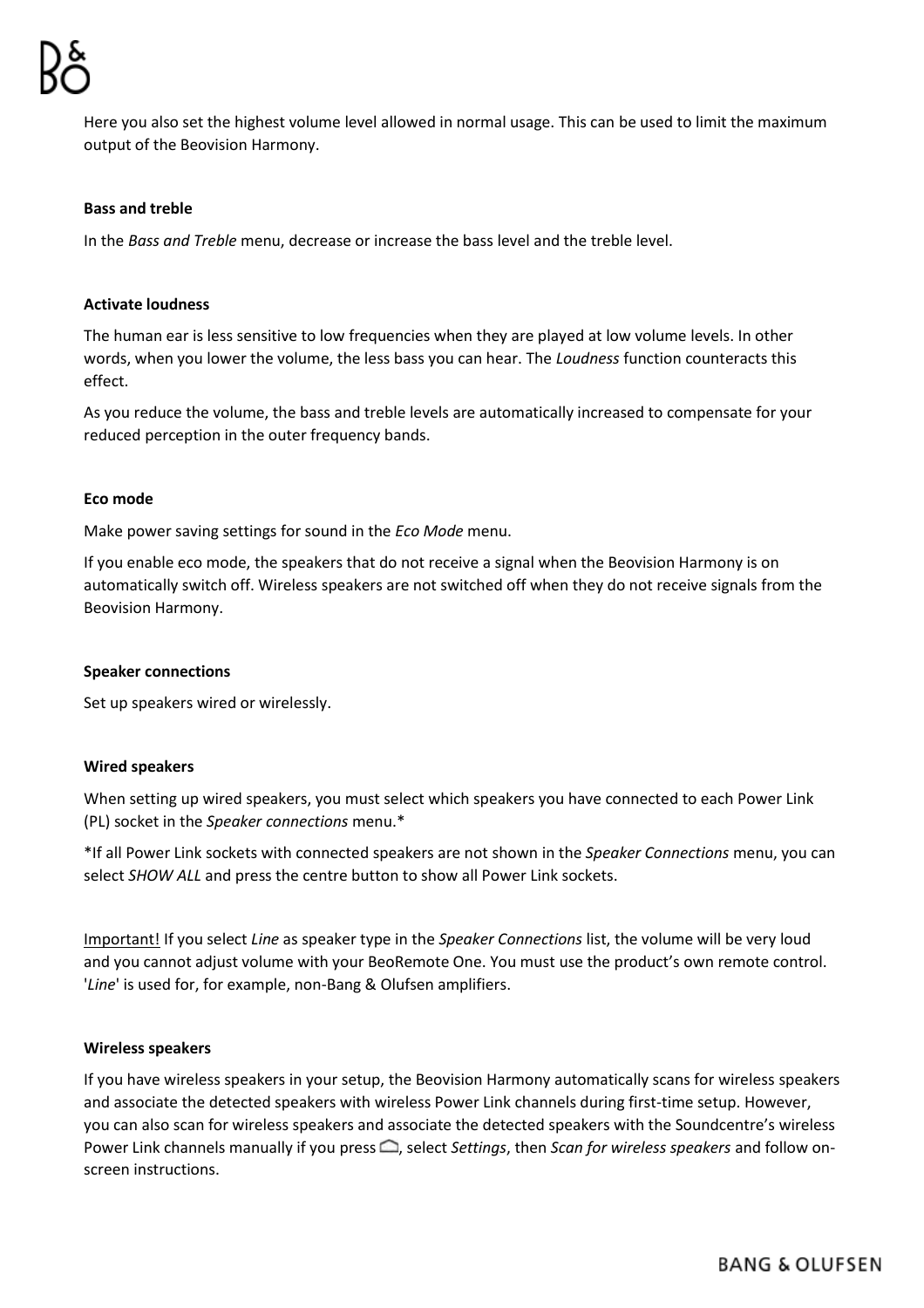You can also access the function if you press  $\Box$ , select the Bang & Olufsen TV App, then *Sound & BeoLink...*, *Sound* and *Speaker Connections*.

Scan for and associate wireless speakers …

- 1. In the *Speaker Connections* menu, select *RESCAN* and press the centre button to rescan.
- 2. When the scanning has completed, press the centre button to associate the detected speakers with the Beovision Harmony.

### **Disassociate a speaker from the Beovision Harmony …**

- 1. Press  $\land$  or  $\lor$  to select a wireless speaker in the *Speaker Connections* menu and press the centre button.
- 2. Press  $\triangle$  or  $\vee$  to select *DISCONNECT* and press the centre button.

If the state of a speaker is missing in the *Speaker Connections* menu, the speaker has been associated with a wireless channel, and will automatically be detected again when possible.

#### **Set up wired and wireless speakers...**

1. In the *Speaker Connections* menu, press  $\land$  or  $\lor$  to select a PL socket or a wireless PL channel and press the centre button and follow on-screen instructions.

If you connect additional speakers to the television, remember to add the speakers to your speaker groups.

#### **Always open...**

If you prefer for the position of the speakers to be static at all times, always open will keep the speakers in an open position.

# NETWORK SETTINGS

You can set up your Beovision Harmony to a network either with a wired or wireless connection. For the most reliable network connection, Bang & Olufsen recommends making a wired connection. Bang & Olufsen also recommends that you use a separate router and access point – a Network Link router – to ensure the most reliable playback of digital files.

In some countries, it is not possible to set up a wireless connection, and you must use a wired connection.

# WIRED CONNECTION

1. Connect a LAN cable to the Soundcenter. Your Beovision Harmony is now connected to the network. When you have a wired connection the Wireless Network Setup menu is unavailable.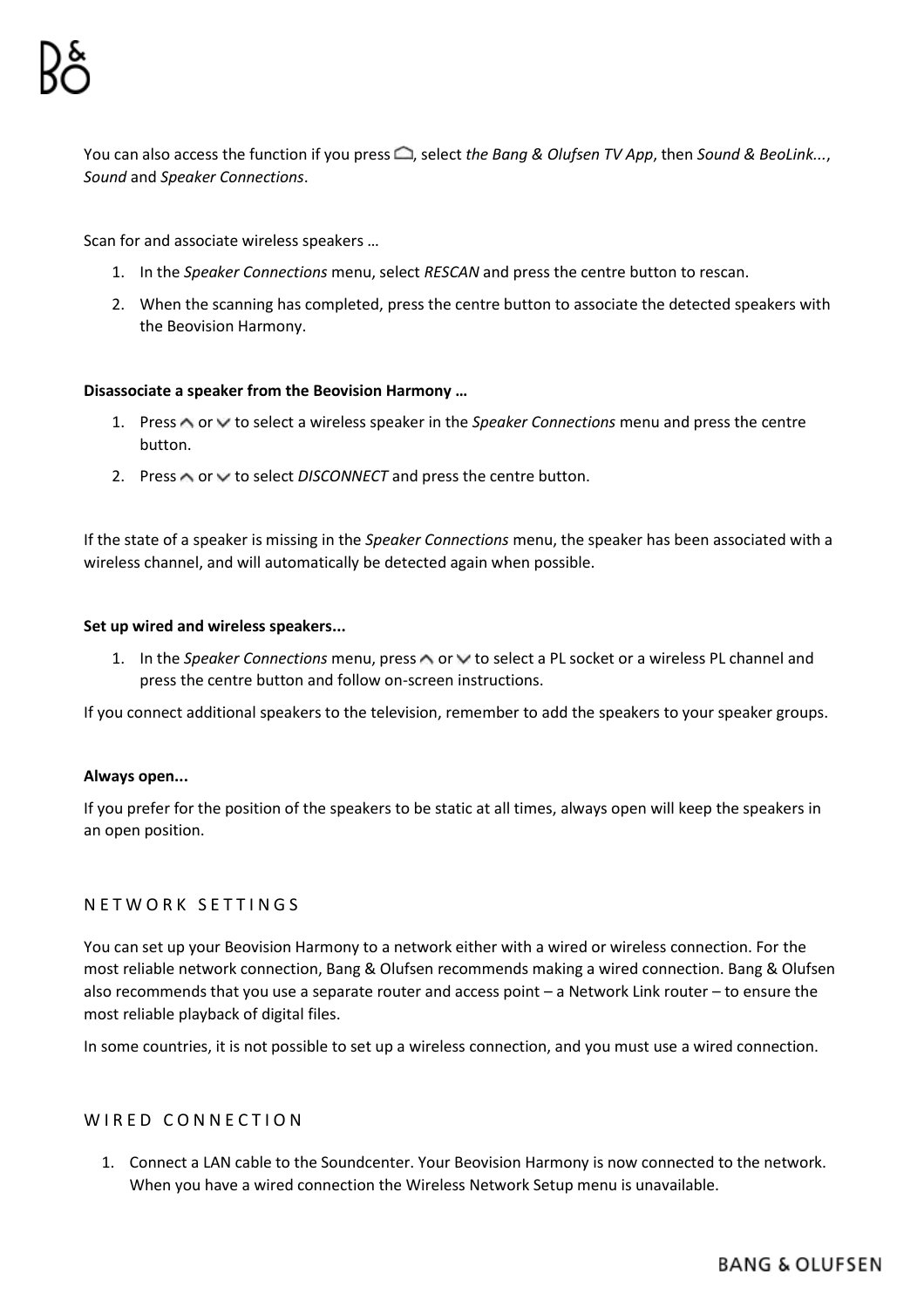# WIRELESS CONNECTION

- 1. Press  $\bigcirc$  to bring up the Home menu.
- 2. Use the arrow buttons to select the Bang & Olufsen TV App and press the centre button.
- 3. Press  $\land$  or  $\lor$  to select Sound & BeoLink and press the centre button.
- 4. Press  $\wedge$  or  $\vee$  to select Service and press the centre button.
- 5. Press  $\bigwedge$  or  $\bigvee$  to select Wireless Network Setup and press the centre button.
- 6. Follow on-screen instructions.

# SERVICE AND SOFTWARE UPDATE

In the Service menu, you can update software, connect to a wireless network and pair another remote control. It is also possible to make more advanced service settings, ie. reset your Soundcenter to default factory settings, however, note that the Advanced menu is primarily intended for the installer and for service use.

If your Beovision Harmony is set up in a system, it is essential that you enable the Automatic System Update to ensure that all products in your system are kept up to date and are able to communicate.

You can always look up software information and update the TV software manually.

- 1. Press  $\bigcirc$  to bring up the Home menu.
- 2. Use the arrow buttons to select the Bang & Olufsen TV App and press the centre button.
- 3. Press  $\triangle$  or  $\vee$  to select Sound & BeoLink... and press the centre button.
- 4. Press  $\land$  or  $\lor$  to select Service and press the  $\geq$  button.
- 5. Press  $\wedge$  or  $\vee$  to select a menu item and press the centre button.
- 6. Follow on-screen instructions.

#### **Update software**

To download available software updates in the Software Update menu, your Beovision Harmony must be connected to the Internet. It is recommended that you set the Beovision Harmony to update software automatically.

Contact your retailer for more information about software updates.

#### **Check for updates**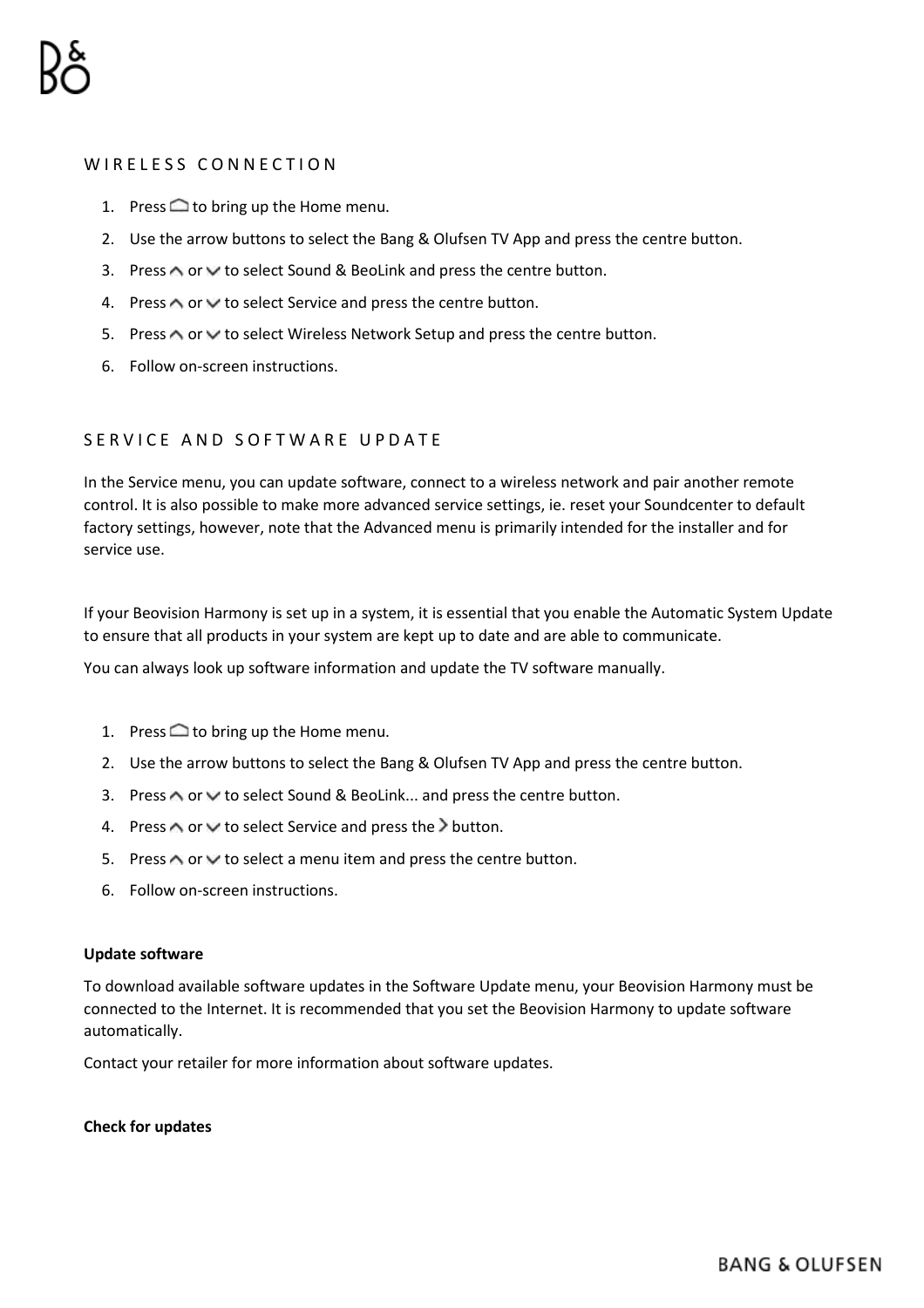Select CHECK FOR UPDATE and press the centre button, the Beovision Harmony should check for new software. If any updates are available, press the centre button to start updating and follow on-screen instructions.

While the Beovision Harmony is updating with new software, the standby indicator flashes red and the Beovision Harmony should remain connected to the mains.

When updating is completed a short notification is shown on the top right corner of the screen.

#### **To view the release notes…**

- 1. Press  $\bigcirc$  to bring up the Home menu.
- 2. Use the arrow buttons to select the Bang & Olufsen TV app and press the centre button.
- 3. Press  $\triangle$  or  $\vee$  to select Sound & BeoLink... and press the centre button.
- 4. Press  $\wedge$  or  $\vee$  to select Service and press the  $\geq$  button.
- 5. Press  $\wedge$  or  $\vee$  to select Software Update and select Release Notes and press the centre button.

#### **Auto system updates**

If you have a system setup with several Bang & Olufsen products, the entire system is updated when you check for updates. You should enable automatic software update of the system in the TV menu. Available software updates for all the Bang & Olufsen products in your setup will then be downloaded automatically on a regular basis.\*

\*You can only enable or disable Automatic System Updates on the entire system and not on a single product.

#### **Pair your remote control**

In the Remote Control Pairing menu, you can pair another Beoremote One with your Beovision Harmony.

- 1. In the Remote Control Pairing menu, press PAIR.
- 2. If the remote control is open for pairing, pairing takes place.

#### **Unpair a remote...**

- 1. In the Remote Control Pairing menu, highlight the device you wish to unpair and press the centre button.
- 2. Highlight DELETE and press the centre button.

#### **Activate a specific source from standby**

Select a specific source to start up when you press the TV or MUSIC button respectively to switch on the television from standby.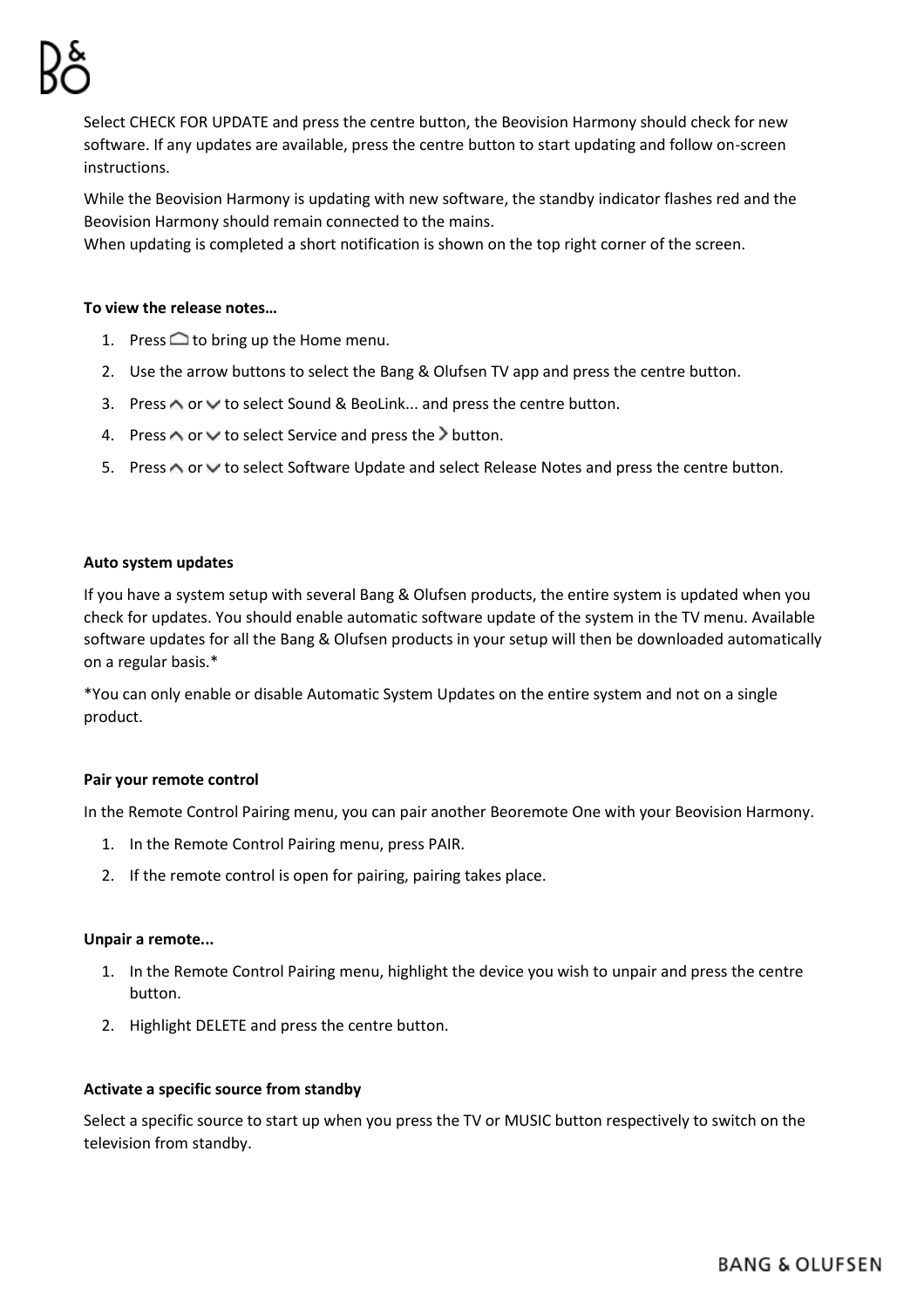#### **Set up a wireless network**

In the Wireless Network Setup menu you can search for and connect your Beovision Harmony to a wireless network

#### **Usage data - Privacy & Terms**

To help us improve our range of available products and services offered to you, we may request certain information from your product about its performance and usage patterns. The information will at all times be provided on an anonymous basis only. You can at any time enable or disable this function in the Usage Data - Privacy & Terms.

# STAND SETTINGS

If your television is equipped with the optional motorised floor stand you can turn it using the remote control.

Furthermore, you can set the television to turn automatically to face your favourite viewing position when you switch it on. It can turn to a different position when you listen to, for example, a connected radio, and turn away to a standby position when you switch it off. You can also set up other stand positions for other listening or viewing positions.

- 1. Press  $\bigcirc$  to bring up the Home menu.
- 2. Use the arrow buttons to select the Bang & Olufsen TV app and press the centre button..
- 3. Press  $\triangle$  or  $\vee$  to select *Sound & BeoLink...* and press the centre button.
- 4. Press  $\land$  or  $\lor$  to select *Stand* and press the button.
- 5. Press  $\triangle$  or  $\triangle$  to select a menu item and press the centre button.
- 6. Follow on-screen instructions.

#### **Create stand positions**

If your television is equipped with a motorised floor stand, choose one position for start-up and one for standby. You can also preset stand positions of your own choice, for example, when you sit in an armchair reading or when you sit at the dining table. Bring up the *Stand positions* menu to create or delete a stand position. Bring up a specific stand position to rename it.

You cannot rename or delete the *Start-up* and *Standby* stand positions.

#### **Adjust the stand**

If your setup includes a motorised floor stand, you will during first-time setup be prompted to calibrate the outer positions of the motorised movement. This done by turning the television to the leftmost and rightmost positions, follow on-screen instructions. The motorised movement of the television will not work until the calibration process has been completed. If the television is placed differently later on, for example,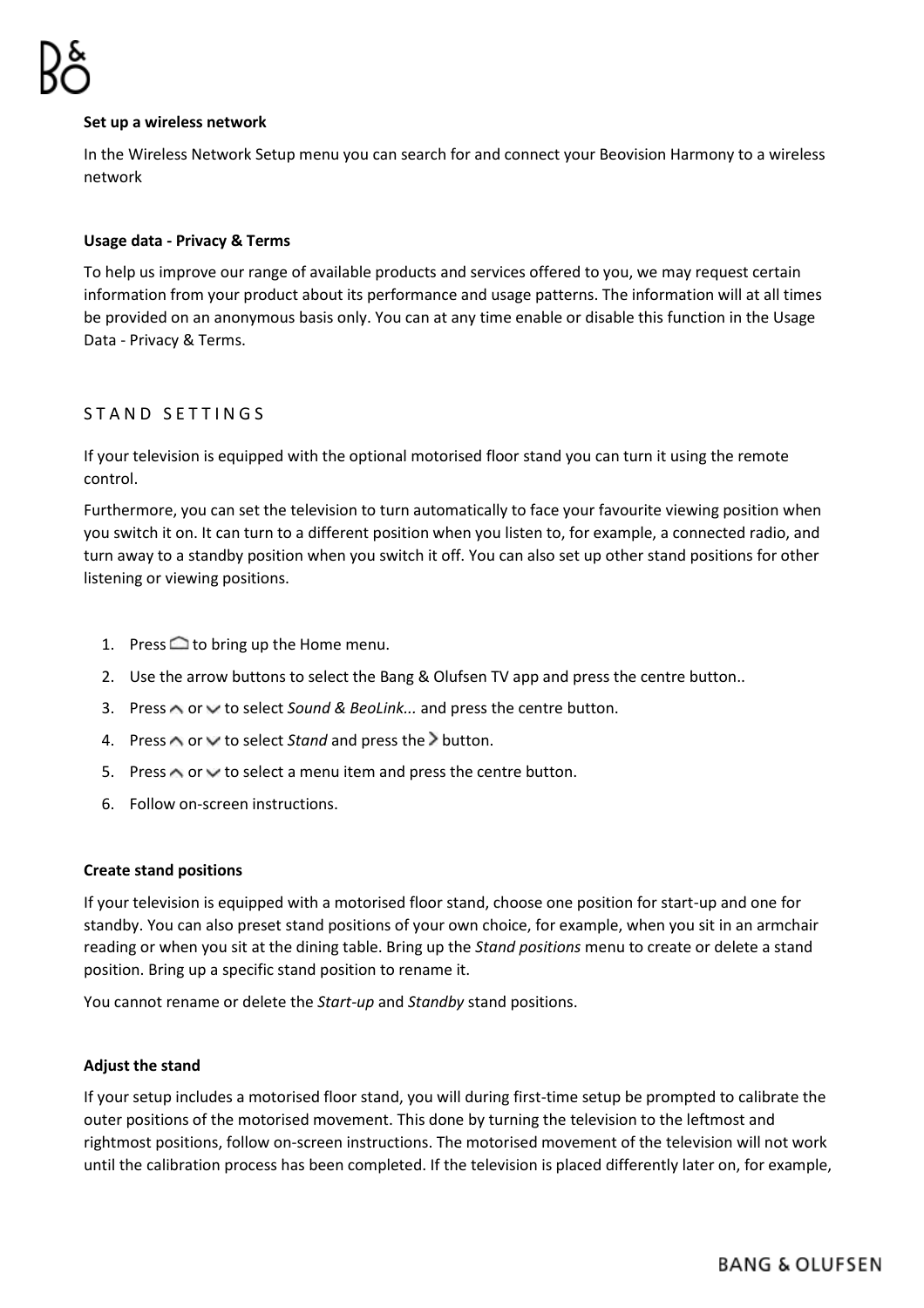in a corner, it is necessary to calibrate the motorised movement again. For information about moving your television, see the chapter SET UP YOUR TELEVISION.

Depending on your setup, you can bring up a *Stand Adjustment* menu for stand positions.

### **Set up the television with a motorised floor stand**



- 1. In the *Stand Adjustment* menu, use < and > to turn the television.
- 2. Press the centre button to proceed to the next step.
- 3. Select *NEXT* and press the centre button to save your settings.

If your television has just been moved, you will also be asked to set up new stand positions.

#### **Transport of a stand**

Moving of your television and floor stand to a different location must be done by qualified personnel. You must activate the transport mode. This ensures that the calibration menu is shown when you switch on the television again. All the saved stand positions are deleted when you activate transport mode.

WARNING! Do not lift or otherwise move your television physically when it is mounted on the floor stand. It could cause the TV screen to break. Contact your retailer.